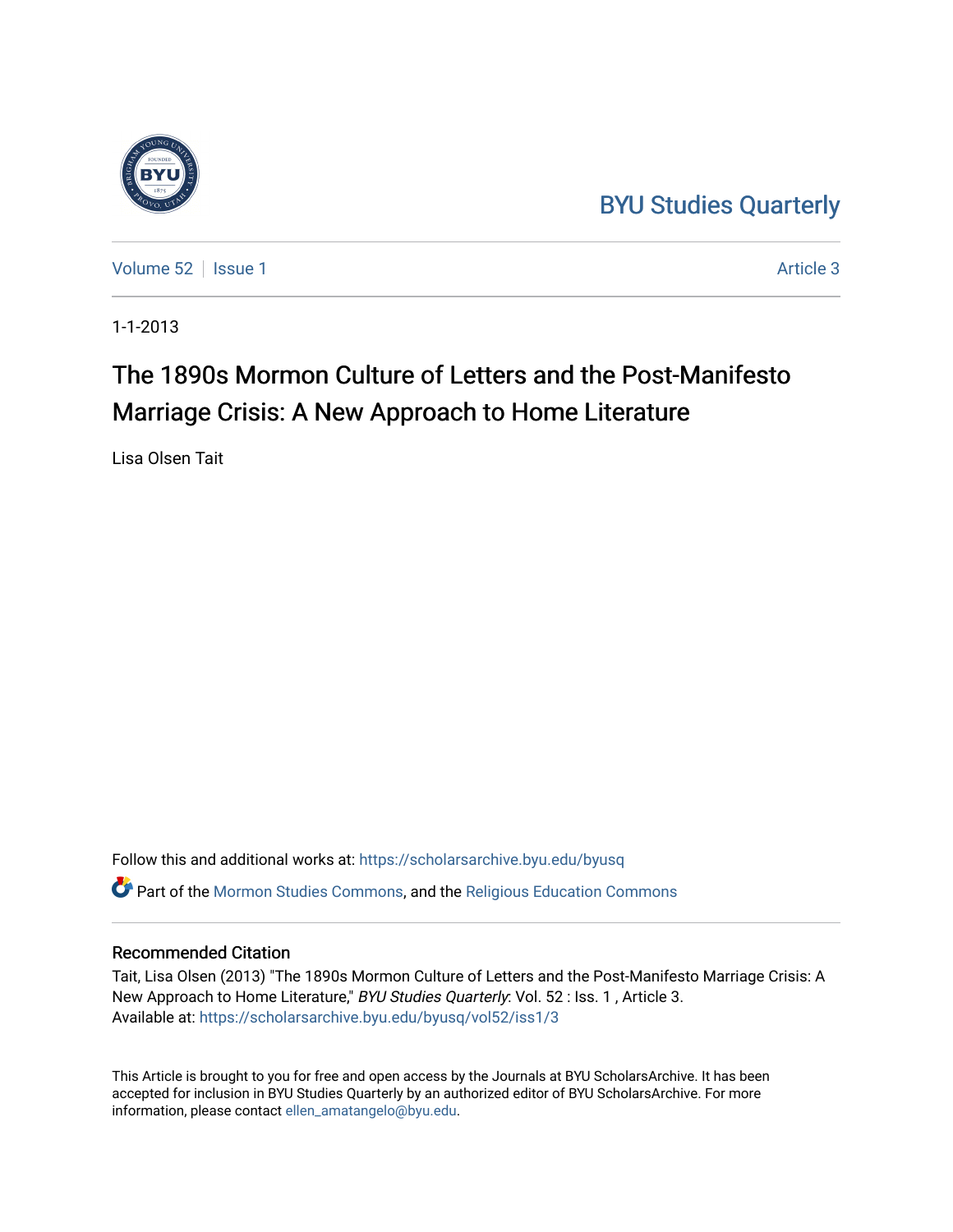#### Tait: The 1890s Mormon Culture of Letters and the Post-Manifesto Marria



The *Young Woman's Journal,* founded by Susa Young Gates in 1889, was one of the primary venues for Home Literature in the 1890s Mormon culture of letters. Courtesy Church History Library.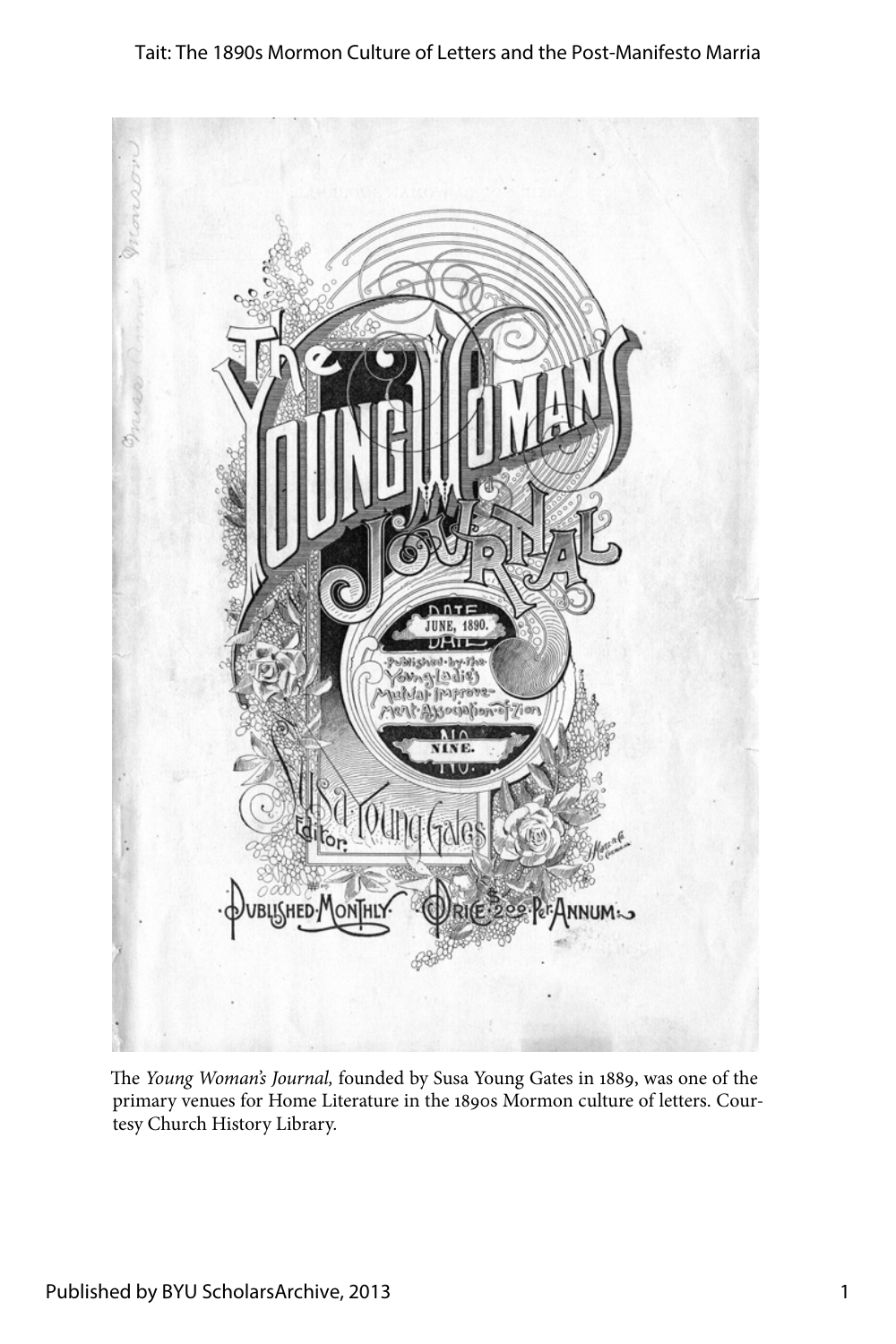## **The 1890s Mormon Culture of Letters and the Post-Manifesto Marriage Crisis A New Approach to Home Literature**

*Lisa Olsen Tait*

*To please while we teach important lessons, to implant solid principles of truth and nobility while chaining the minds and attentions with our seemingly "light literature;" these are some of our aims.*

—Susa Young Gates<sup>1</sup>

The literary department of the December 1892 issue of the *Young Woman's Journal* features a story entitled "Judith's Decision" in which the title character, a young woman in her early twenties, announces that she is planning to go to the World's Fair in Chicago, set to open in the spring of  $1893$ <sup>2</sup> A "glowing account" of the fair given by a local man has caused "every fibre of my being" to be "kindled with a desire to go and see the magnificent sight," Judith tells her mother, excitedly reporting that she has figured out how, "by denying myself a few of the luxuries of life," she can save up enough money from her teaching job to pay her way to Chicago. Judith's mother replies without enthusiasm, "It will certainly be a great thing for those who can go"  $(111-12)$ .

Judith persists in trying to elicit her mother's approval, describing all the exciting things to be seen, but Mrs. Randall is unmoved. "I wish you . . . were a little more spiritual-minded," she tells Judith. "Have you ever thought about going to the dedication of the Salt Lake temple?" Judith replies that she has not but muses that perhaps she could arrange to go to both. Still unimpressed, her mother asks whether she has donated anything to the temple building fund. Judith assures her that she has promised to give five dollars—but then, at her mother's prompting, admits that she is planning to spend over a hundred on the trip to the fair. "My dear, I wonder which is the most desirable, the good things of this life or the glories of the

*BYU Studies Quarterly 52, no. 1 (2013)* 99

https://scholarsarchive.byu.edu/byusq/vol52/iss1/3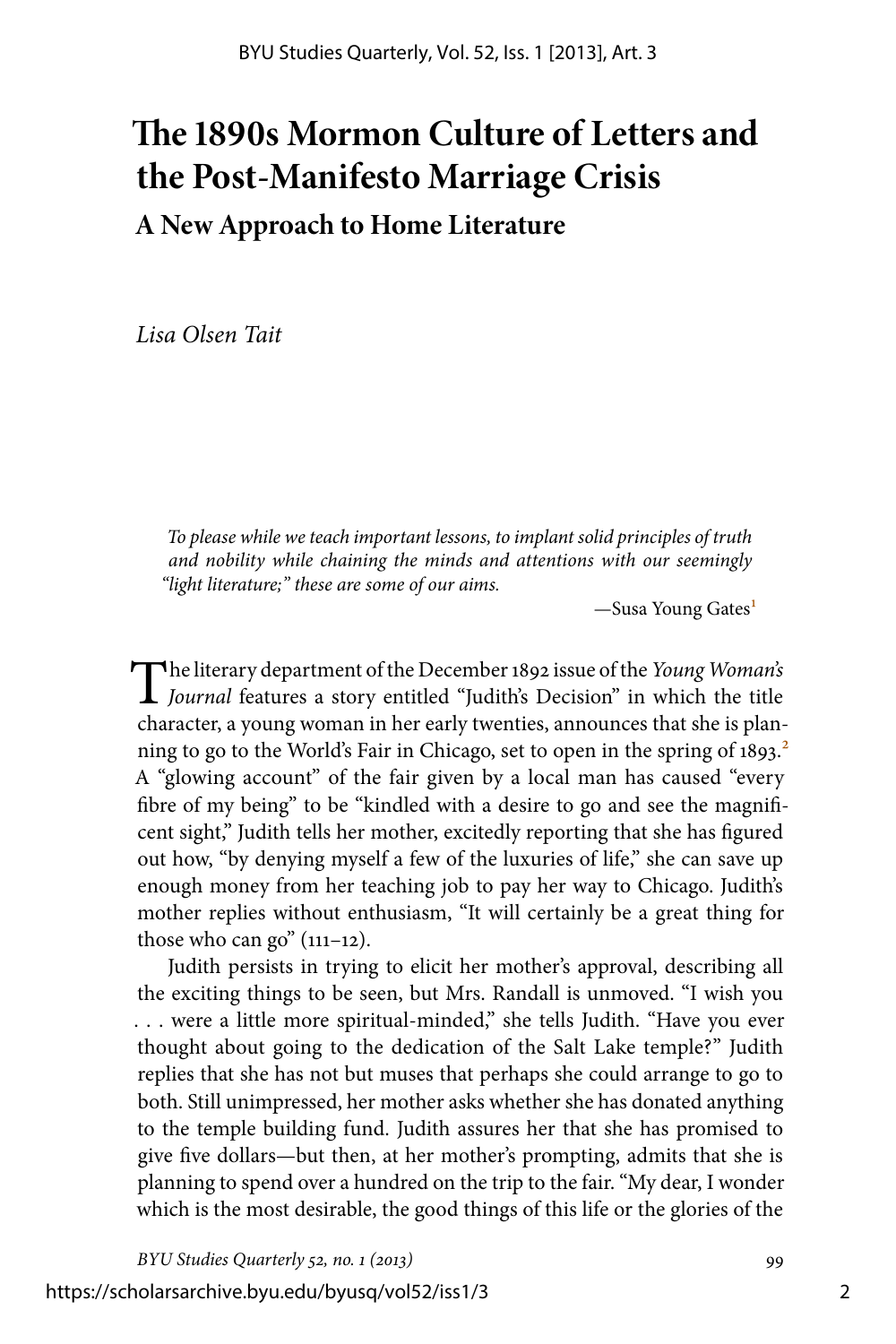#### **Lisa Olsen Tait**

My current project is a biography of Susa Young Gates, and I am finding (not surprisingly) that her fiction and her life experience are mutually illuminating. For example, Susa endured a miserable marriage and bitter divorce early in her life. In some of her stories, she writes "mentor" characters who guide the young protagonists in making wise marital choices by invoking their own disastrous decisions. In "Donald's Boy," young Phyllis is mentored by Winnie Selden, who has escaped an abusive marriage. "I



have felt just like you do," Winnie tells Phyllis. "I broke all bonds, disobeyed my mother; gave up everything for him and gloried in the thought that I could sacrifice everything on his altar. Well, the Lord says we shall have no other gods before Him, and in less than four months after my marriage my idol lay shattered at my feet and at the end of a year, there was not a spark of love in my breast for him" (June 1895: 309). While mentor characters were a common convention in woman's fiction, the biographical resonances here are unmistakable. I have found that many other stories are constructed around plot lines and characters drawn from the real-life experiences of Mormon women.

I have also found evidence that these stories did make an impression. Reminiscing decades later, Elsie Talmage Brandley (editor of the *Journal* as it ceased publication in 1929) recalled that it was the magazine's stories that first impressed her with the power of fiction. "Never has anything else I have heard or read on the subject found the same fervent echo in my heart as the words of Phyllis, in *Donald's Boy—*'I'll be an old maid for the Gospel's sake,'" she recalled. "I wept bitterly over her renunciation, and in the depths of my twelve-yearold heart, I cried, 'I know how you feel, Phyllis. I'll be an old maid for the Gospel's sake, too!'" (October 1929: 685). Whatever else we can say about these stories from a strictly literary point of view, this anecdote suggests that we should not overlook their impact on the lived experience of young Latter-day Saints during a tumultuous era.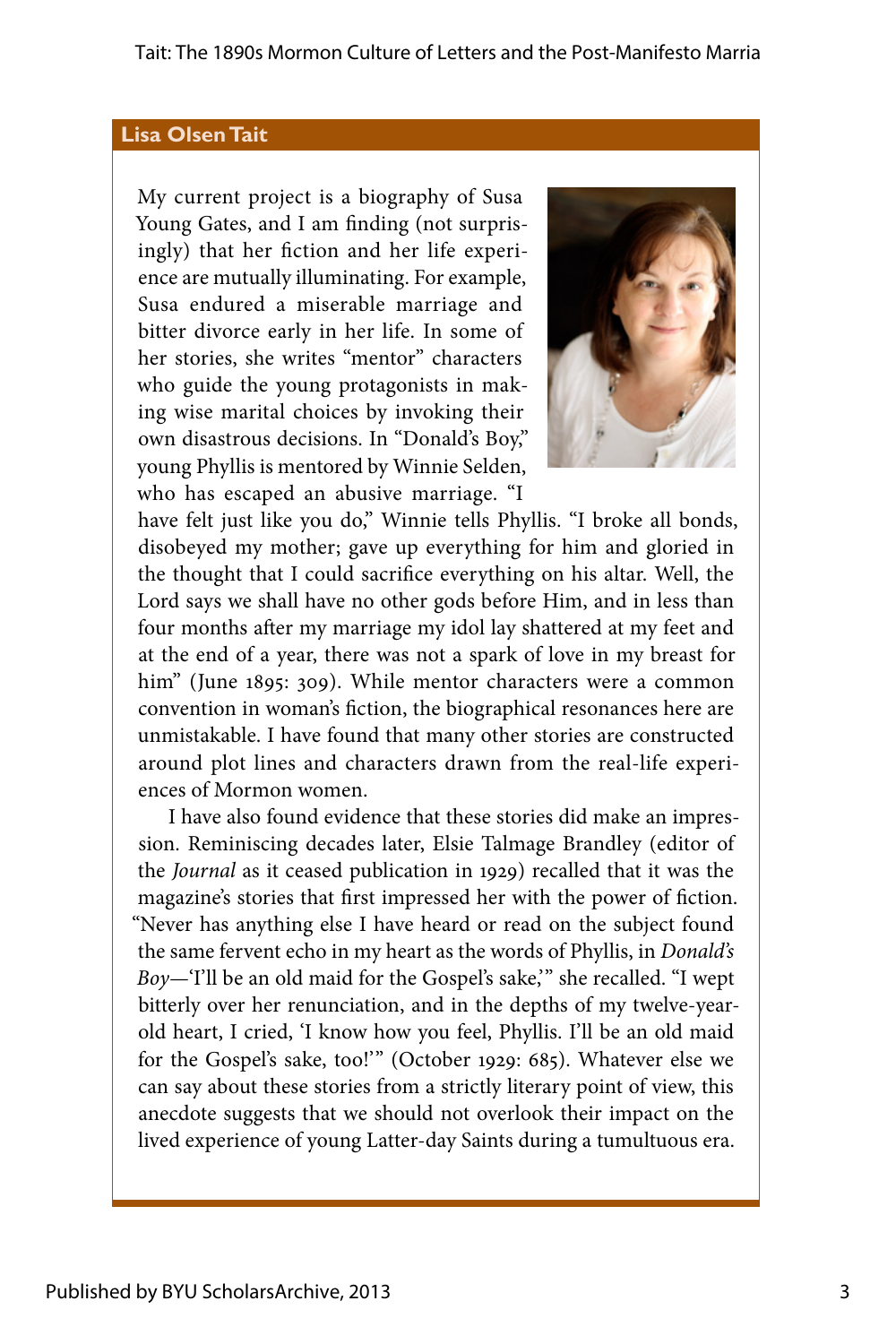next world?" the mother asks pointedly (113). She then proceeds to voice two pages' worth of counsel to Judith about her priorities. This dialogue, sounding as if it could be delivered over the pulpit, invites young women readers of the story to identify with Judith and evaluate their own desires:

Sacrifice brings forth the blessings of heaven. This is the law and neither you nor I can escape from it. . . . Now you, my child, when you were asked for your contribution [to the temple] gave your name for five dollars. That was something, of course; but here comes along some man and tells you of the grand sights you are going to see in Chicago. Your imagination is so fired by the brilliant prospect that you are ready to pinch and almost starve for a year, and then you can give—think of it—one hundred and thirty dollars to gratify your own love of sight seeing, while you send up to the temple of the Lord five dollars. How do you think the Lord looks at that? (114)

Judith, "awed" by her mother's "solemn and impressive tones," promises to pray about her decision, though she expresses doubt at the efficacy of prayer because she has been praying for a worthy husband for years and, at age twenty-four, still has not found one.

Sometime after this exchange, Judith is invited to a costume party where she encounters Wilson Gray, an up-and-coming young man from the city who has been spending the summer with his relatives in her town. Judith is in love with Wilson, but she fears that he does not return her feelings. The young people at the party play a game in which each person must answer a randomly selected question. Gray is asked whether he is going to be married, to which he replies laconically, that he is not, because, he explains, "I have not found a girl who comes quite up to my ideal" (120).

The question Judith draws hits even closer to home: "Are you going to the Chicago Fair?" Without hesitation, Judith replies that she is not. Her friends are taken by surprise. "I thought you were saving up every nickel to go to that lovely Fair," they exclaim, asking why she is not going. Judith considers for a moment before "bravely" answering: "Because I am going to send my mother up to the dedication of the Salt Lake temple." As she makes this confession, Judith is afraid that it has cost her the good opinion of Wilson Gray. "No doubt this would make him look upon her as a girl with no public spirit, no appreciation of the artistic and beautiful," she reflects—but she vows to herself that she does not care (120).

After the party, Gray suddenly offers to walk Judith home, whereupon he professes his love and proposes marriage, declaring, "When you dared to tell all those gapers and silly listeners that you loved your religion better than yourself and loved your mother better than you did your own selfish pleasure, then I could have claimed you before them all" (121). He has been in love with Judith all along, he confesses, but he had heard that she was not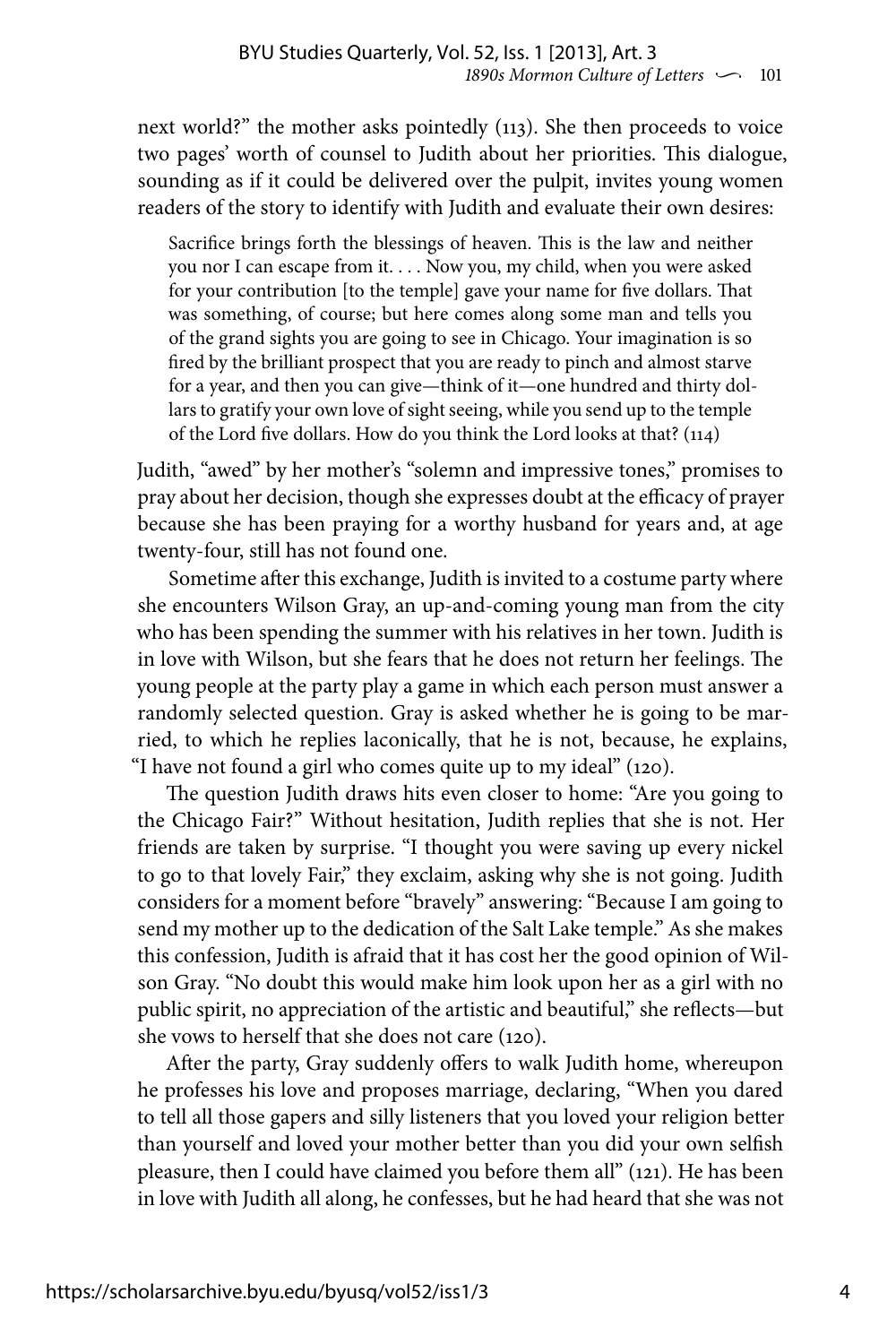very religious. Now he sees differently. He takes her into his arms and asks, "Are you not my own, my wife?"

"Sacrifice brings forth the blessings of heaven," Judith murmurs in response as he kisses her (122).

"Judith's Decision" is a representative example of the fictional stories featured prominently in Latter-day Saint periodicals of the late nineteenth century. A young woman wavers in her faith, attracted by worldly pleasures. Her rescue is effected by equal parts of motherly love, authoritative discourse, and personal prayer. Her reward is the ultimate blessing of a worthy marriage to the man of her choice. In the story, the world's fair and the dedication of the Salt Lake Temple are posed as events of equivalent cultural magnitude in an either/or dilemma that encapsulates Mormons' sense of loyalties divided between their religious and national identities. And there is no room for compromise. When Judith suggests that she might be able to attend both events, her mother is unequivocal, in terms that express the symbolic nature of the dilemma: "You and I, dear, must choose between the temple and the Fair" (115). The purpose of "Judith's Decision," as of all these stories, is to motivate young Latter-day Saints to choose the "temple."

LDS scholars and lay readers alike have long puzzled over what to do with these texts. They exist somewhere between literature and history. Clearly marked by their authors and original contexts as "literary," to the modern eye they appear "long on plot and short on artistry and character development," as one description puts it.<sup>3</sup> This body of fiction—"Home Literature" was both the contemporary label and the term used by modern critics—received a brief flicker of academic interest a generation ago, largely in dismissive terms.<sup>4</sup> Since that time, scholars have developed approaches to noncanonical texts that enable us to see them as productive sites for literary and cultural analysis, based on the "cultural work" these texts perform. In Jane Tompkins's now-famous formulation, the plots and characters of popular texts provide society "with a means of thinking about itself, defining certain aspects of a social reality which the authors and their readers [share], dramatizing its conflicts, and recommending solutions."<sup>5</sup> The key to a popular novel's appeal is its "embrace of what is most widely shared" within a culture at a given historical moment.<sup>6</sup>

This article presents an approach to reading the cultural work of Mormon Home Literature.7 My focus is on the work of Susa Young Gates (the most prolific and perhaps most influential writer of the period) in the *Young Woman's Journal* (one of the major venues for Home Literature) during the decade of the 1890s (the high point for this literary movement). My central points are these: Home Literature was largely a female enterprise, and the women who wrote it did so from within coherent cultural and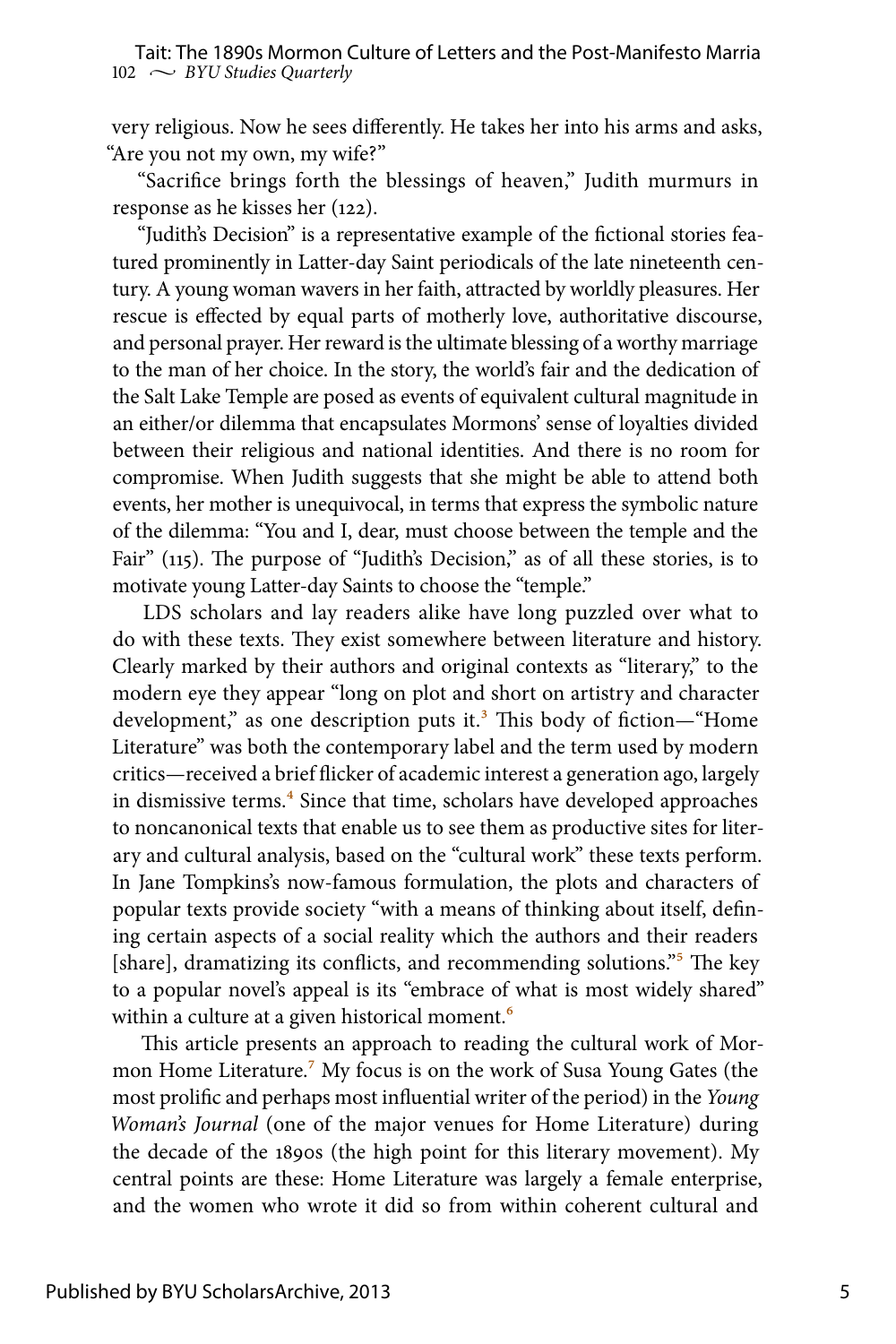literary traditions. Home Literature is by and large a gendered, generational phenomenon, not only in its authorship, but also in its thematics and structure. These stories are about young women, for young women—but written by older women. Moreover, when Home Literature is read in light of the cultural crises (both perceived and real) taking place within Mormondom of the 1890s, it yields rich insights into the internal dynamics of change within the Mormon community at a critical juncture—including some of the ambivalences and uncertainties that existed beneath the surface. In particular, Home Literature grappled with the implications of the Manifesto as the Saints began their painful transition away from plural marriage.

#### **Development of Home Literature**

The late nineteenth century was a time of diverse, diffuse literary practice in the United States. Developments in technology made reading material cheap and widely available, while expansion of education and literacy created new audiences for literary productions of all kinds. Outpourings of mass-produced story papers were countered in other venues by highminded discussions of art and literary theory. Immigration, economic and political turmoil, and the exploding sense of living in a "modern" world all contributed to a sense of dynamism and profound uncertainty that drove the cultural conversations of the day, many of which took place in the pages of magazines. In these conversations, fiction was a central feature, both as a topic and a means of discussion.

Scholar Richard Brodhead has described the literary landscape of this period as "cultures of letters"—the "differently organized (if adjacent) literary-social worlds" of the period, which existed "in differently structured cultural settings composed around writing and regulating" the social life of a particular group. In these cultures of letters, Brodhead explains, "differently constituted social publics . . . provided audiences for different kinds of writing"; that is, "each supplied a public for the particular selection or version of writing that spoke to its cultural identity and social needs."8

Brodhead's neutral term "cultures of letters" carefully avoids a hierarchical valuation of literary productions; labels such as "highbrow" and "lowbrow" were still developing in the late nineteenth century.<sup>9</sup> A broad range of people at this time felt they had claim on the "literary" as a means of expression so that, for example, publications of all kinds—labor union papers or fashion magazines—carried fiction and poetry as part of their regular contents. Even in high-culture venues, as Nancy Glazener has observed, the literary was constructed as "a general interest that could be advantageously pursued even among the very lowliest of the aspiring."<sup>10</sup> Given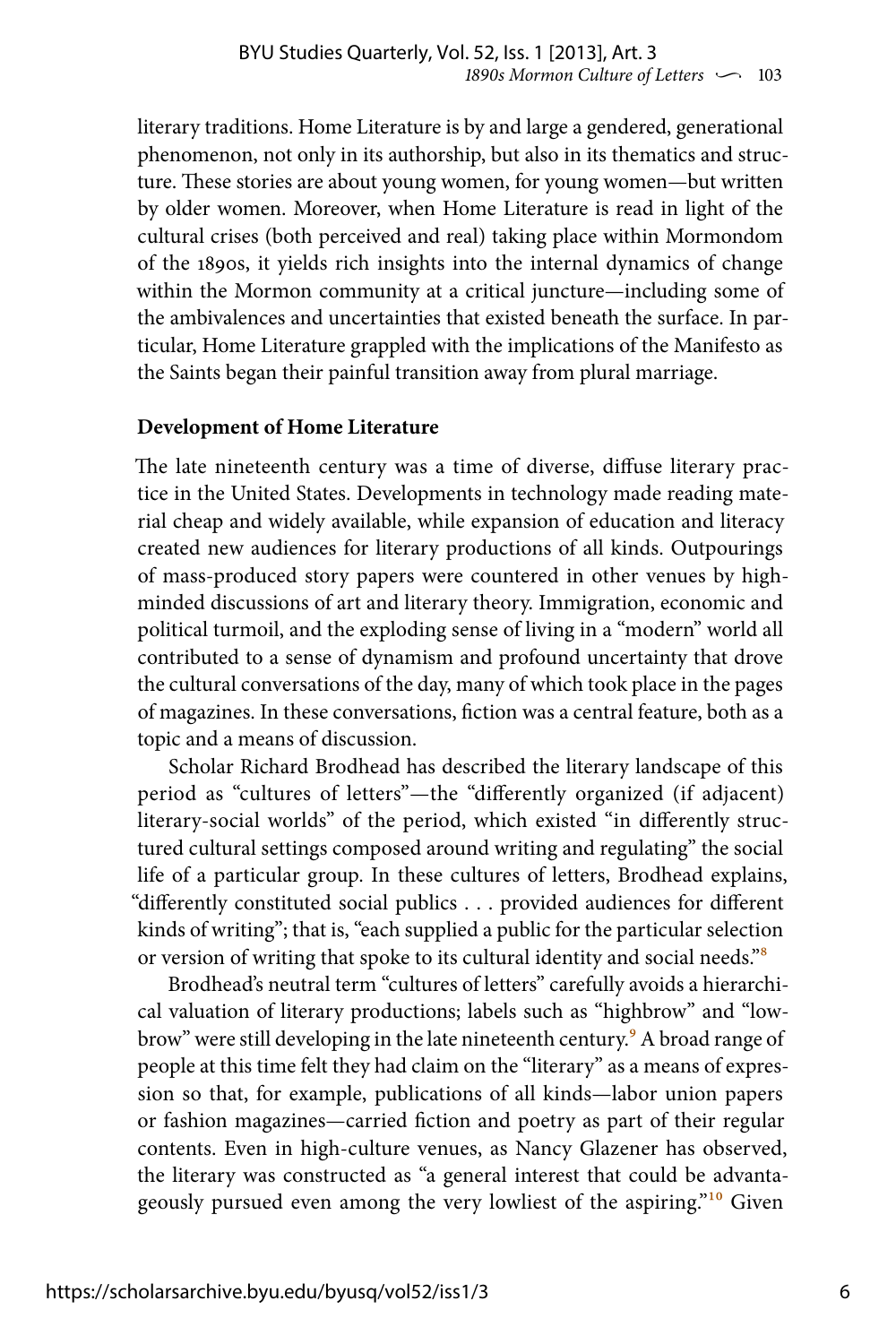these conditions, Brodhead argues that literary history must be understood in terms of the "multiform transactions" between texts and contexts, "the relation between literary writing and the changing meanings and places made for such work in American social history."<sup>11</sup> The term "cultures of letters" provides a framework within which these different literary manifestations, including Mormon Home Literature, can be explored and valued on their own terms.

We must begin our discussion of Home Literature, then, with an overview of the Mormon cultural situation in the final decade of the nineteenth century. Having founded their communities in the West on separatist ideals of communal economics, theocratic politics, and plural marriage, the Latter-day Saints had lost a decades-long standoff with the federal government; they now had to make major adjustments on both the practical and theoretical levels. The 1880s were shaped by intense turmoil as increasingly punitive legal measures sent scores of polygamists to jail and countless others into hiding, severely disrupting the functioning of the institutional Church and the security of individual families. Finally, in September 1890, LDS Church President Wilford Woodruff announced a manifesto, declaring that the Mormons would "submit" to the law of the land and "refrain from contracting any marriage forbidden" by law.12 This move ushered in the beginning of the end of polygamy. It was clear that the Saints had moved irrevocably toward the mainstream, but it was unclear what the ultimate result would be.

"We are certainly undergoing radical changes in our temporal and more especially our political affairs," Susa Young Gates wrote the following year.<sup>13</sup> This sense of profound and unsettling change in the community was focused in a perception of generational crisis, with fears for the future expressed as the tendency of the young people to be spiritually unmotivated, materialistic, and even rebellious. Such concerns appeared frequently in the *Young Woman's Journal*. "Sister Snow spoke intelligently and with feeling of the indifference which seems to be growing up among the young in regard to spiritual affairs," according to one report, while Sister Talmage deplored "the flippant way some young ladies have of referring to sacred things."<sup>14</sup> Talmage revisited the subject the next month, asserting that many young women were "'running astray' rather than being 'led astray.'"15 Fictional characters voiced the concerns as well. "I tell you young people now-adays don't know what life means," Aunt Betsy declares in one story as she watches her young niece prepare to be married. "They must begin it with everything heart can desire, consequently they can't enjoy anything."<sup>16</sup>

Such expressions can be seen as conventional rhetorical devices, and similar sentiments have appeared, then and now, in many contexts. There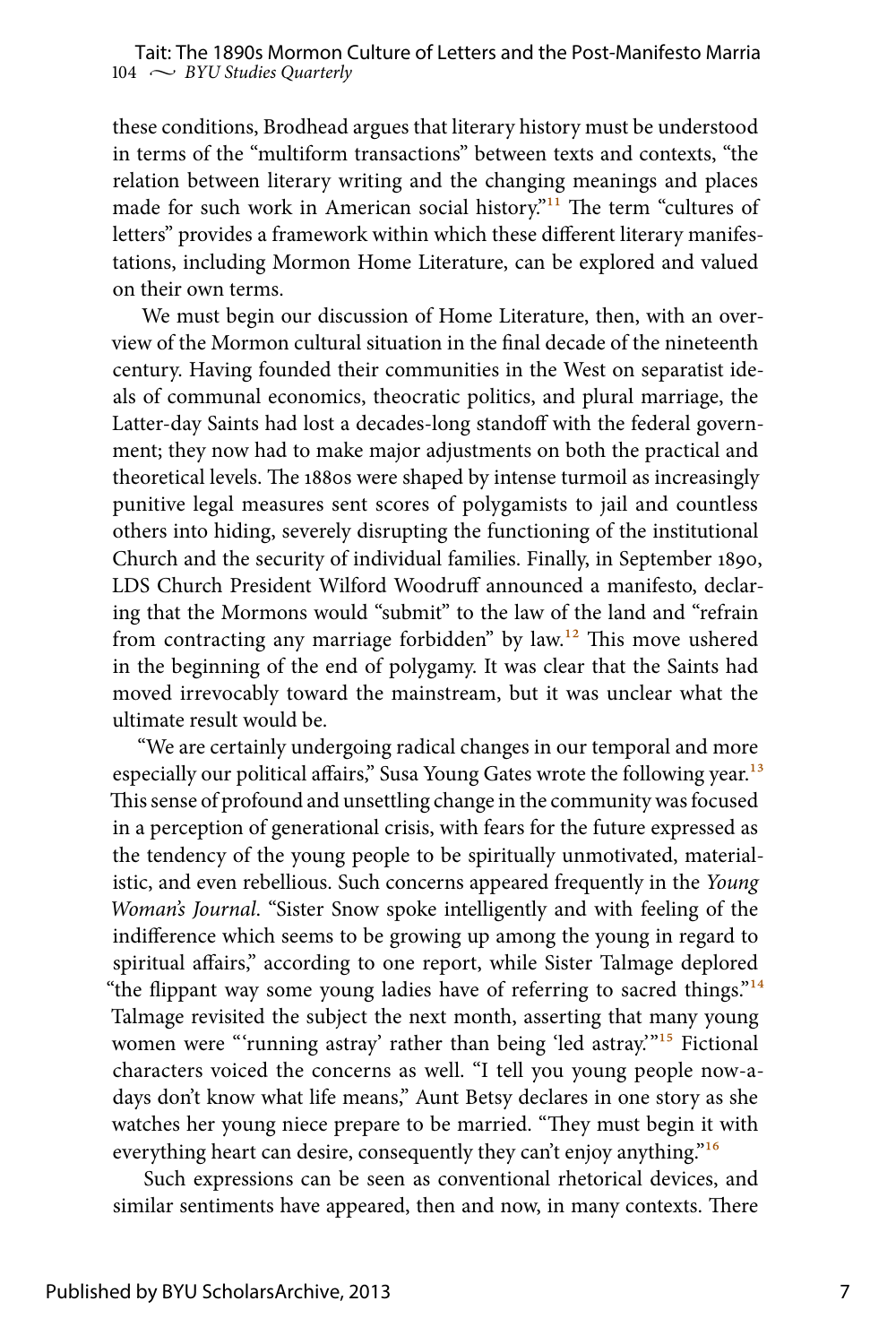were particular reasons, however, that these perceptions took on special urgency for Latter-day Saints at this time. There were real and significant changes taking place, not only in terms of the external pressures that had been brought to bear on the Mormons, but also in terms of the demographics and internal dynamics of the community itself. In the 1890s, Mormondom reached a demographic turning point: more new members were added by birth than by baptism.<sup>17</sup> This was a reversal of the pattern of conversion that had worked to establish the community in its first sixty years, and the new trend would continue for another fifty years. Moreover, the generation of young people coming of age in the 1890s was an exceptionally large cohort. According to historian Davis Bitton, by the 1880s about 54 percent of the population of Utah was teenage or younger, and nearly 18 percent was age four or less. The 1880 census found that "Utah has more children under five years old, in proportion to its population, than any other division in the country." These children were the teenagers and young adults of the 1890s.<sup>18</sup>

These young people—the assumed audience for Home Literature—were, like their parents, native-born Mormons, but in their early years the distinguishing features of the community were increasingly under pressure. They never knew isolation and insularity to the same extent as their parents, and the trappings of consumer culture were increasingly available to them, as were education and cultural refinements. In many cases, their parents began to prosper, providing a level of material comfort and social opportunity previously unknown. Meanwhile, these children grew up in a time of intense disruption and uncertainty brought on by the federal antipolygamy campaign. Even those whose parents were not polygamous must have experienced a great deal of insecurity and turmoil in their youth, only to be told, as they became teenagers and young adults, that they were not measuring up to the sacrifices of their elders.

Within this context, the reading material of young Latter-day Saints received particular attention. Suspicion of fiction was of course a timehonored sentiment in the United States, even as novels became the preferred reading of millions; the Mormon case is one example of how that sentiment died out unevenly and flared up occasionally throughout the century. By the late 1880s, however, a new generation of Latter-day Saints envisioned the development of a *Mormon* literature through which authoritative messages could be delivered by means of entertaining stories. An ardent sermon by charismatic young bishop Orson F. Whitney solidified the name of the movement—Home Literature.<sup>19</sup>

While Whitney's sermon invoked the highest examples of poetry ("We will yet have Miltons and Shakespeares of our own," he famously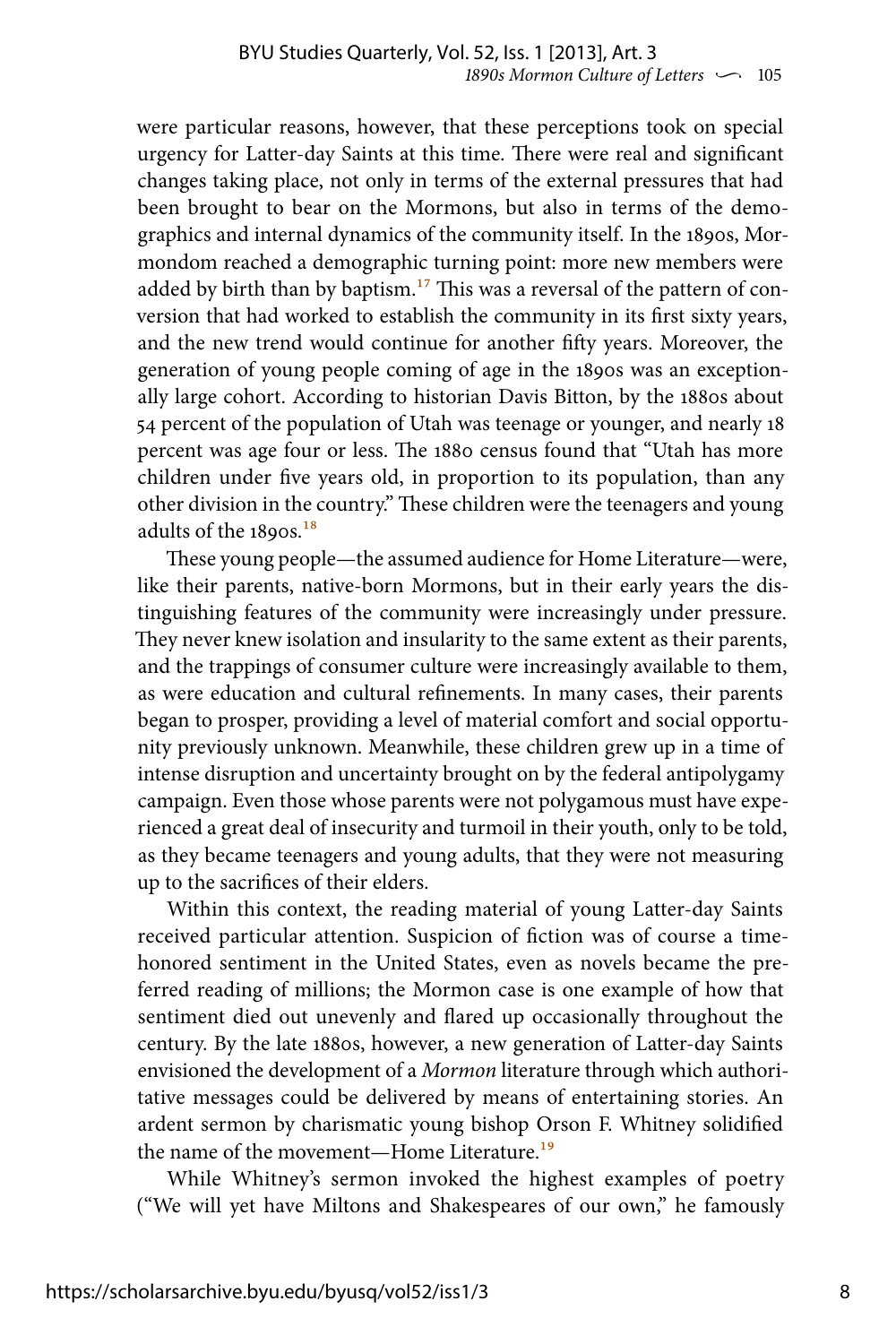proclaimed), $20$  the primary focus of LDS literary ambitions was fiction. Writing under the pen name "Horatio," Elder B. H. Roberts, newly installed editor of the young men's magazine, cited contemporary examples such as *Robert Elsmere* and *Ben Hur* to argue that "it is becoming generally recognized that the medium of fiction is the most effectual means of attracting the attention of the general public and instructing them."21 Indeed, he continued, "This class of fiction . . . is working its way into our own literature; and stories illustrating the evils overtaking young women, who marry those not of our faith, have appeared. . . . Nor do I think any one reading those stories can doubt their effectiveness; and I am of the opinion that this style of teaching can be employed successfully in other directions."22

Roberts's call to turn fiction to communal benefit represented a departure from the previous decades of opprobrium that had been heaped upon novels by various commentators, criticism that was also expressed in terms of the potential effect of fiction on young people, especially young women. "Literature of this class extols a state of society utterally inconsistent with that which will exist when the government of God holds sway upon the earth," Elder George Reynolds had opined in one notable discussion. People who read novels "imbibe a spirit . . . antagonistic to the teachings of divine revelation, which dwarfs their growth in heavenly principles and measurably unfits them for the realities of life." Continuing, Reynolds made the gendered, generational concerns explicit: "Take, as an example, the young lady whose mind is crowded with thoughts and fancies of the impossible and unnatural heroes and heroines of romance, and whose matrimonial aspirations are turned in the direction of some modern counterpart of her beau ideal of chivalry[;] then how insignificant, how wearisome, how disgusting become the constantly recurring duties of her every day life as a wife and mother; whilst plural marriage she personally avoids as utterally incompatible with the notions she has formed of life." $23$ 

It is notable that these commentators seem to share some foundational assumptions about the function and power of fiction and the potential waywardness of the young—with particular concern, as Reynolds's comments suggest, about the susceptibility of young women. $^{24}$ 

Just as those assumptions drove the resistance to fiction, they also enabled a call for the development of Home Literature. Roberts and Reynolds would have agreed with contemporary commentator George Clarke, who wrote in the *Arena* magazine about the mechanism of fiction's cultural work. Fiction's power, Clarke wrote, is that of "lifting us up out of the region of the commonplace, and transporting us among scenes of enchanting interest." This power is achieved through the mechanism of identification: "The power which we have of sympathizing with others in their ambitions,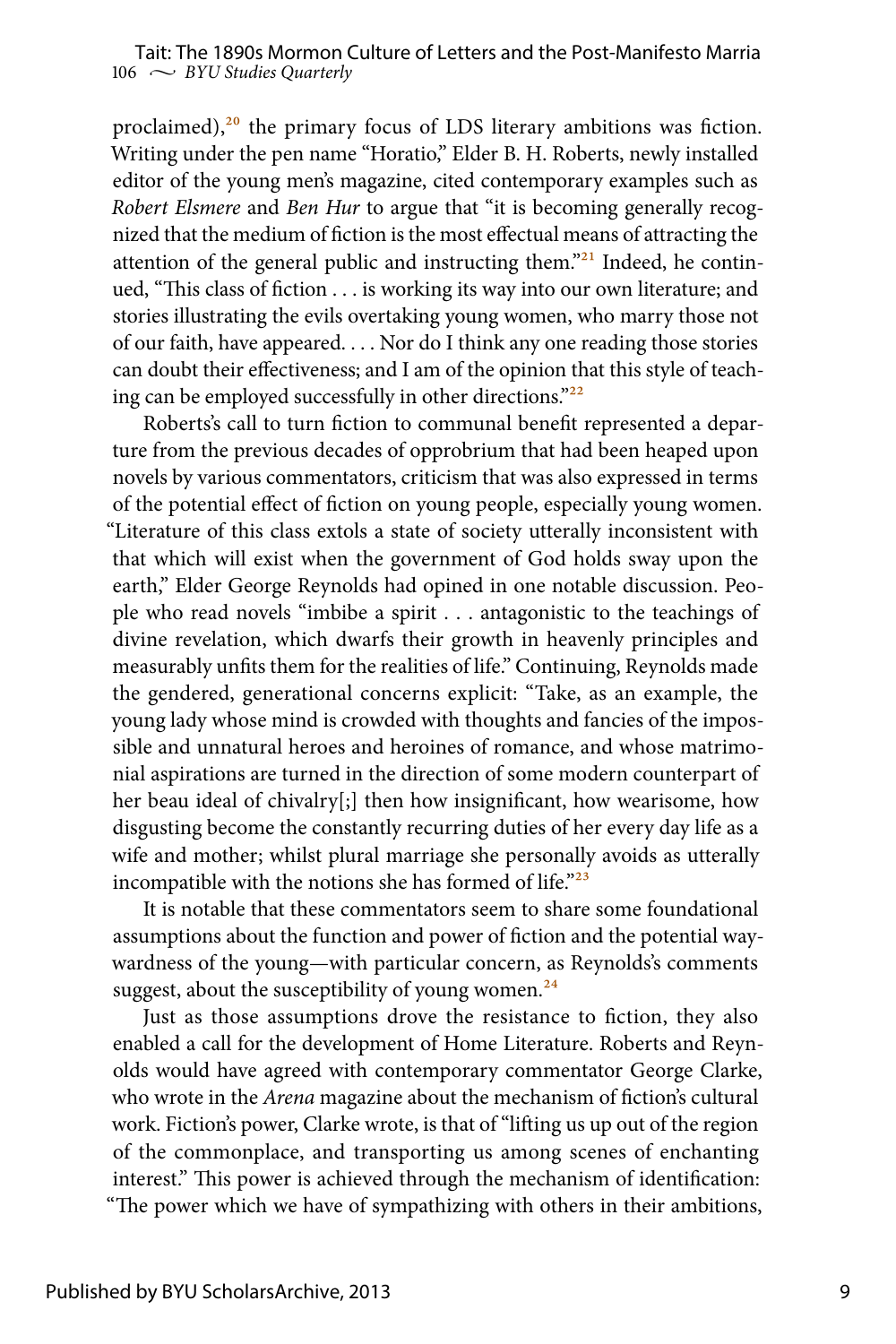joys, and sorrows—that gift of the imagination by which we are enabled to contemplate the careers of others with a personal interest by identifying ourselves for the moment with them—supplies us with a means of obtaining a sort of happiness by proxy."25 In this view, the power and danger of fiction were centered in its portrayal of human agents—characters—with whom readers would identify and whose thoughts and behavior readers would emulate.

If Mormons saw *identification* as the operative principle of narrative on the individual level, I would argue that they considered *idealization* the power of fiction on a collective level. In presenting characters worthy of emulation through identification, fiction can create ideals of thought and action. It can hold up a standard to which all should aspire, a standard that defines and delineates the boundaries of a community. Readers know that they belong to that community to the extent that they adopt and emulate the ideals portrayed.

This is not to argue that Mormon Home Literature was necessarily different than didactic or popular fiction of the period produced in other contexts. Indeed, that is my point. Mormon writers followed familiar genres and formulas. Edward Geary has argued that the Mormon characteristics of Home Literature were only "skin deep," and it was characterized by a "superficial adaptation to Mormon themes," charges that may very well represent an accurate, if limited, description of the aesthetics of nineteenth-century Mormon fiction.<sup>26</sup> My interest is in the motivation and cultural context for these texts—and those concerns were certainly more than skin deep. I would argue that the fears and ambivalences that registered in Mormon fiction—particularly those surrounding the demise of polygamy—were extremely difficult to articulate on a conscious level. Writers—especially women writers—could not openly question or challenge what they perceived as authoritative decisions by Church leaders, and in political terms they certainly could not appear to continue to advocate polygamy just when the outside world's opposition was diminishing. Furthermore, it is probable that many Mormons, including Home Literature writers, welcomed the demise of plural marriage, at least on some level. Fear and ambiguity are most powerful when they are unexamined, and I would argue that the formulaic, sensational fiction created by Home Literature writers represented an attempt to express worries and emotions that were extremely difficult to articulate directly.

Moreover, we must note that the term "Home Literature" carried particular resonances for Latter-day Saints in the 1890s. Gates and her contemporaries had grown up hearing constant admonitions to support "home industries," as opposed to buying from non-Mormons locally or sending abroad for "imported" goods from the East, and women were considered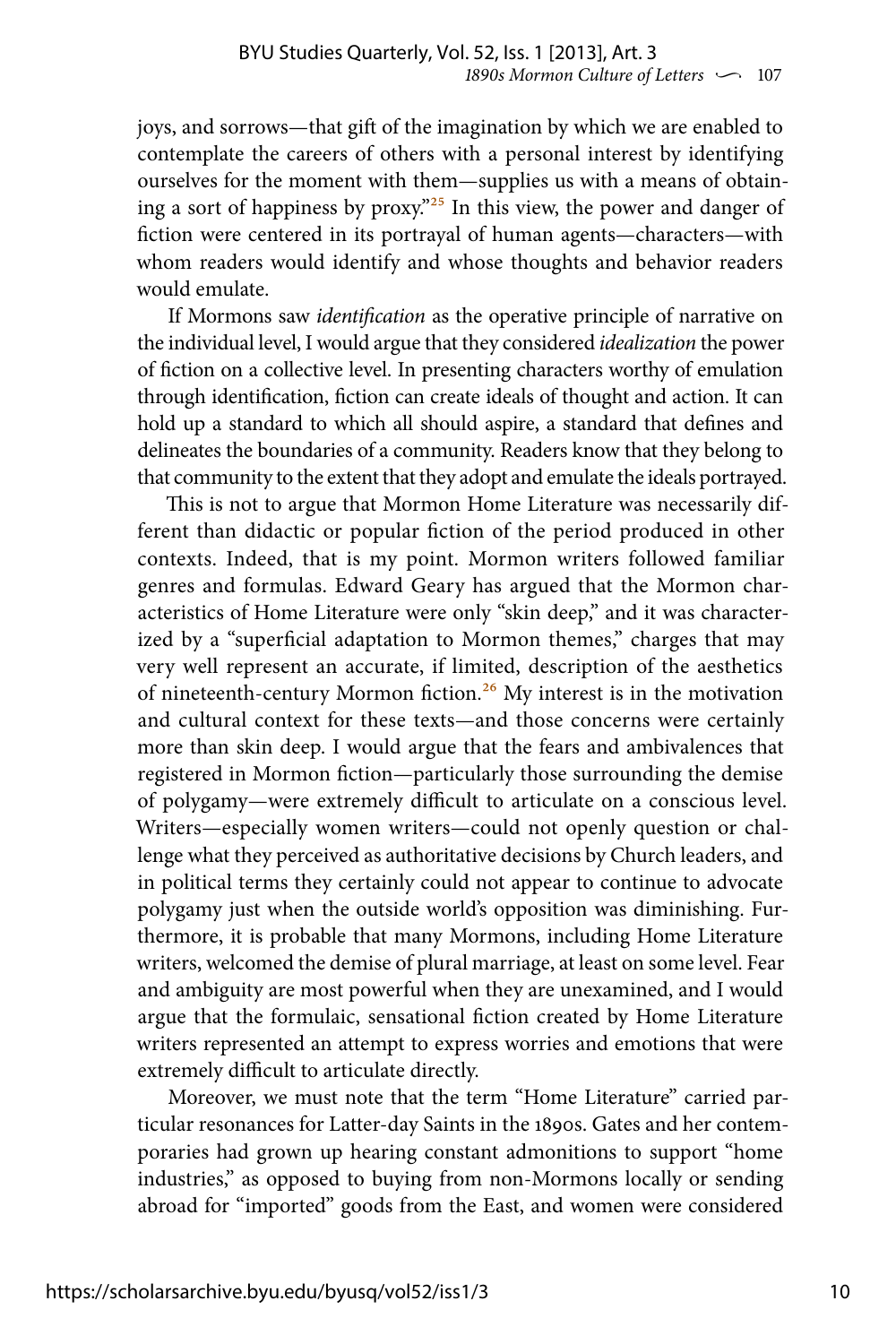important participants in this effort. Eliza R. Snow told the sisters that "each successful Branch of Home Manufactures [is] an additional stone in laying the foundation for the upbuilding of Zion," and she taught that women who assisted in this effort were "doing just as much as an Elder who went forth to preach the Gospel."<sup>27</sup> The "Home" in "Home Literature" echoed this same ethic; in adopting "Homespun" as her favorite pen name, Gates aligned herself with the tradition represented by that term in Mormon culture, implicitly claiming for her stories the cultural authority of the prophets and apostles who had established it.<sup>28</sup> The Saints' goal of rendering themselves materially separate from mainstream America was all but dead by the 1890s; Home Literature attempted to maintain that ideal in the cultural realm. In this respect, Home Literature expressed one of the deepest of Mormonism's aspirations.

#### **Women Writers, Literary Contexts**

While male authorities conducted the theoretical discussions about Home Literature, women set about writing the stories.<sup>29</sup> Beginning in the mid-1880s with a tentative trickle of "Christmas" stories and sketches of ambiguous fictionality, Home Literature gained steam rapidly. By 1890, the LDS youth magazines featured substantial amounts of fiction—between a fifth and a quarter of their contents, by one count, and throughout the decade this proportion increased.<sup>30</sup> A majority of these stories were written by women, and Susa Young Gates was one of the most prolific of the Mormon home authors.

Quantifying Gates's literary output is a daunting task because of its sheer volume and because she used so many different pen names. Gates's first fictional piece appeared in the *Juvenile Instructor* in December 1883. From 1884 to 1889, when she began publication of her own magazine, she contributed over thirty items, totaling over sixty pages to that journal. Not all of these were fictional, but as the Home Literature movement gained momentum, Gates's work was increasingly dominated by fiction. After 1889, in addition to her voluminous output of material for the *Young Woman's Journal*—by my count, she wrote up to a third of the contents of any given issue herself—Gates's productivity rose even further, with over four hundred pages of fictional material (and dozens more pages of nonfiction) published in the *Juvenile* and the *Contributor* between 1890 and 1899. Most of this page count came from several long serialized novels or stories, which meant that in any given month in the 1890s, there was likely to be at least one fictional piece by Susa Young Gates published in the LDS youth periodicals.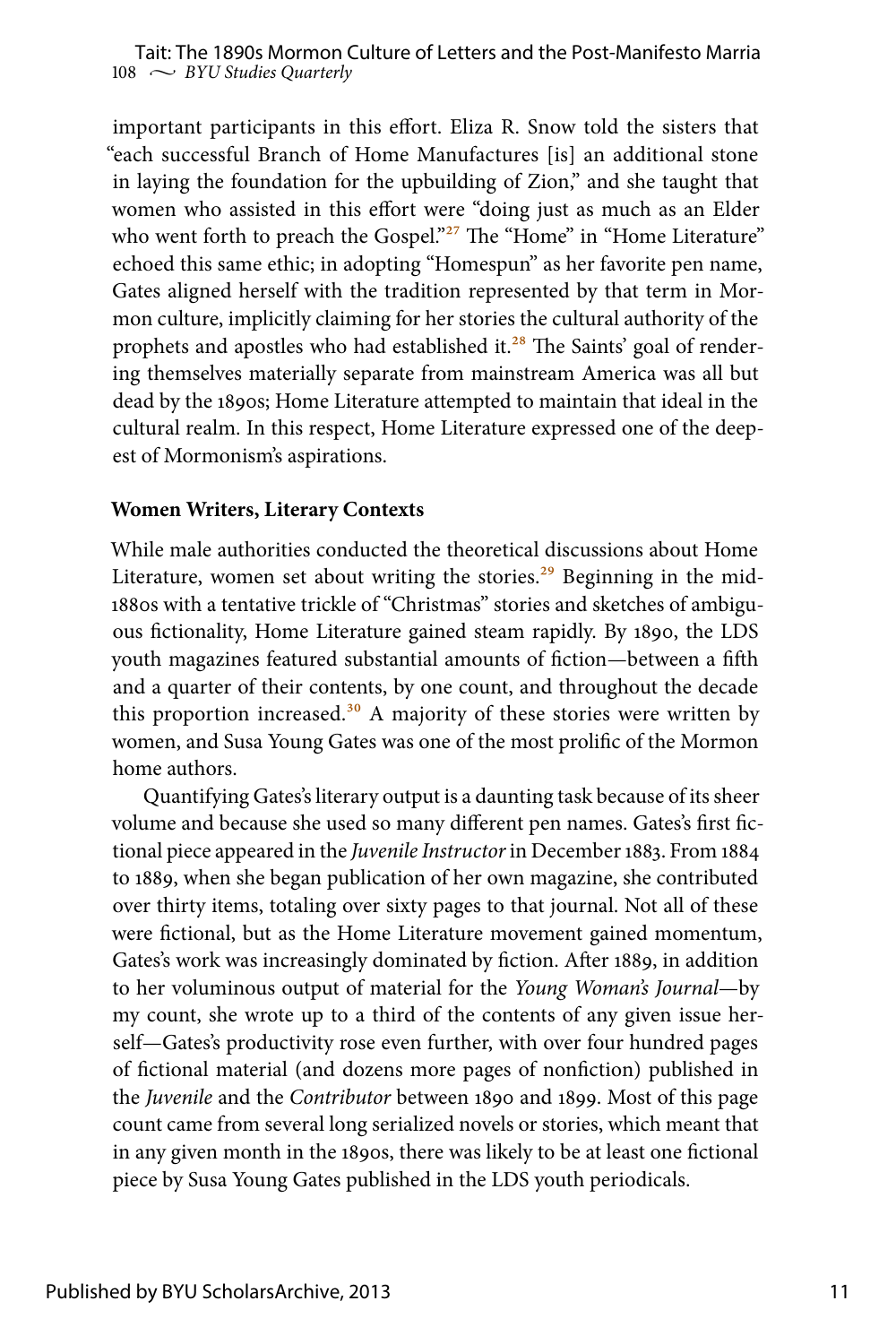Moreover, the women writers who featured prominently in the *Journal*— Ellen Jakeman, Sophy Valentine, Julia A. Macdonald, Josephine Spencer also contributed frequently to the other magazines. In the December 15, 1891, issue of the *Juvenile Instructor*, for example, "Prof. Phil's Christmas," a five-page story by Homespun, was followed by "An Old Fashioned Surprise Party," a story by Ellen Jakeman; a long story and a poem by Josephine Spencer; and a story by Sophy Valentine.<sup>31</sup>

In taking up the pen to write morally instructive fiction, Gates and her sisters were participating in a well-established tradition of female literary practice—that of the "literary domestics."<sup>32</sup> As described by Anne E. Boyd, these women—examples include Fanny Fern, Harriet Beecher Stowe, and Susan Warner—stepped out from their supposedly natural and divinely appointed place in the domestic sphere to write "for God, family, or society." As writers, they "viewed their roles as those of educators and moral inculcators" and presented themselves as "representatives of their sex rather than as unique individuals."<sup>33</sup> Susa Young Gates's comments about her own literary ambitions show that she shared in these assumptions, channeled through her commitment to her Mormon community. "My whole soul is for the building up of this kingdom. I would labor so hard to help my sisters in this same work," Gates wrote to one correspondent, discussing her literary aspirations. She added, "If I have any desire[s] for personal aggrandizement, I most humbly pray they may be taken from me."<sup>34</sup>

Brodhead's term for this mode of writing—the "maternal-tutelary" captures the generational dynamics involved.<sup>35</sup> Women of Gates's generation, who had grown up in a world that was largely structured along gender lines, expected to wield a decisive influence in initiating their daughters into the gendered ideology of femininity that formed the bedrock foundation of their lives. Like so many other things in the *fin de siècle,* that ideology and the intergenerational bonds through which it was communicated were being challenged and reconfigured as the cohort termed "young ladies" in a previous era were now becoming seen as "girls," active participants in coeducation and consumer culture in ways that increasingly took them beyond the bounds of their mothers' influence.<sup>36</sup> As we will see, in Home Literature stories aimed at young women, the central voice is usually that of the mothers.

Like much popular magazine fiction of the day, Home Literature featured plot-driven stories centered on intense emotional choices or situations, with dense adjectival description of landscape or character providing the "artistic" element. Most writers attempted to draw on Mormon cultural resources in their fiction, particularly the pioneer past,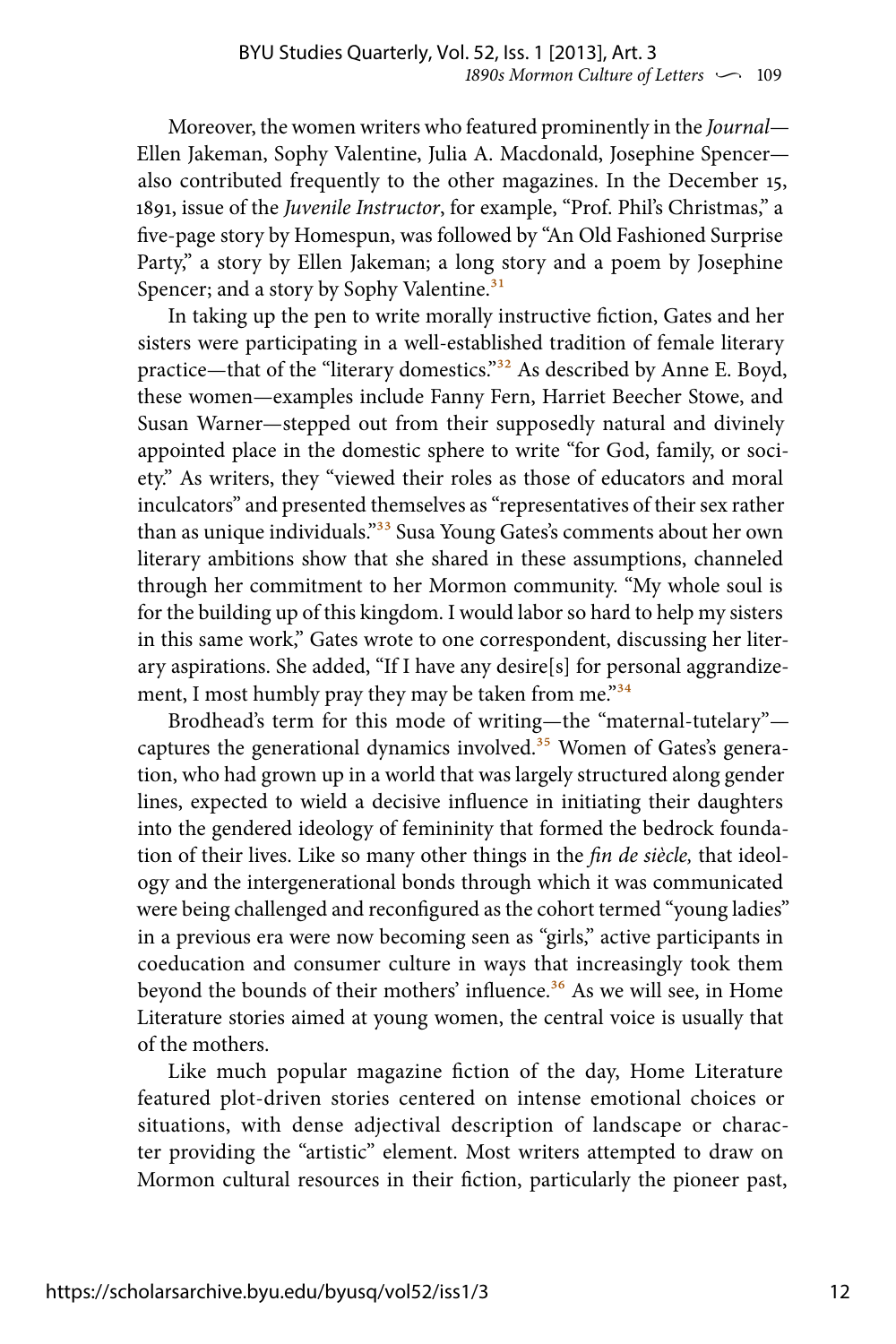the convert-immigrant experience, the social setting of the Mormon village, and, in a few cases, stories and characters from the Book of Mormon. Regardless of setting, the majority of Home Literature stories were structured around a marriage plot in which a young Saint (usually a young woman) had to make the right decision—that is, had to choose a mate who would represent a choice to remain loyal to the community and its ideals. Obstacles to this resolution included alluring non-Mormon suitors, the immaturity or worldliness of the protagonist, or the opposition of antagonistic family members. A strong variation on this pattern was the Mormon seduction tale, in which the disastrous consequences of an unsuitable marriage were unsparingly portrayed.

One of the clearest generic debts visible in Home Literature stories is to the sensation genre first made popular at midcentury in England by writers like Wilkie Collins and Mary Elizabeth Braddon. These stories turned on shocking plots of deception, murder, and bigamy, reflecting Victorians' anxiety over rapid social change and ill-defined social status.<sup>37</sup> In the United States, as Karen Halttunen has shown, similar fears about the authenticity of identity gave rise in novels and advice literature to the figure of the confidence man, another trope that proved exceptionally useful to Mormon authors who were concerned about the intrusion of "outsiders" in their community.<sup>38</sup> In their configuration of this device, Mormon writers invariably imagined the confidence man as the cunning non-Mormon whose only intention was to seduce and ruin unsuspecting young Mormon women for the sake of his own gratification. Over and over in Home Literature stories, a suave Gentile man (or faithless Mormon) seduces an unsuspecting, usually undisciplined young woman, and she pays dearly.

The helpless victimization of the young women in these stories stands in contrast to others, especially Gates's longer serialized novels, that draw on the pattern defined by Nina Baym in her classic study of the genre she termed "woman's fiction"—mid-nineteenth-century American novels that enact stories of young women's self-development. In these stories, a young woman undergoes a process of refinement through which she "finds within herself the qualities of intelligence, will, resourcefulness, and courage sufficient to overcome" her trials and become a fully developed woman.<sup>39</sup> In Gates's imagination, that process was tied up in the equally crucial task of becoming a true *Mormon* woman—a thoroughly committed Latter-day Saint who would remain loyal to the faith and make the right choices.<sup>40</sup>

Woman's fiction offered many useful conventions for portraying the conversion process, and while traces of this genre can be found throughout her work (not least in "Judith's Decision"), Gates's long serialized novels provide the best sustained examples. In "Seven Times," for example, which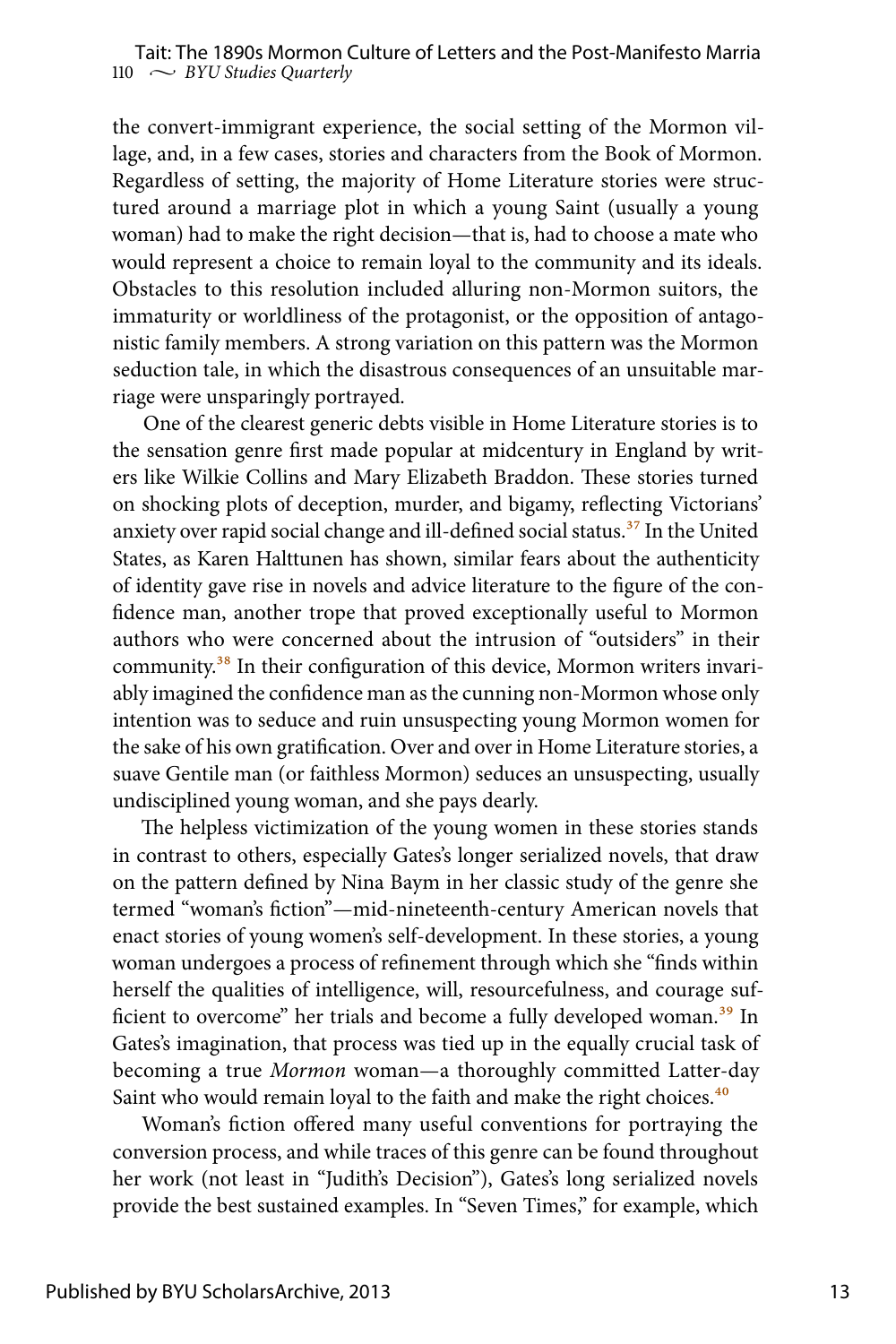

Susa Young Gates expressed her deeply cherished literary ambitions in a maternal narrative voice, writing domestic fiction aimed at shaping young women's commitment to the gospel. Courtesy Church History Library.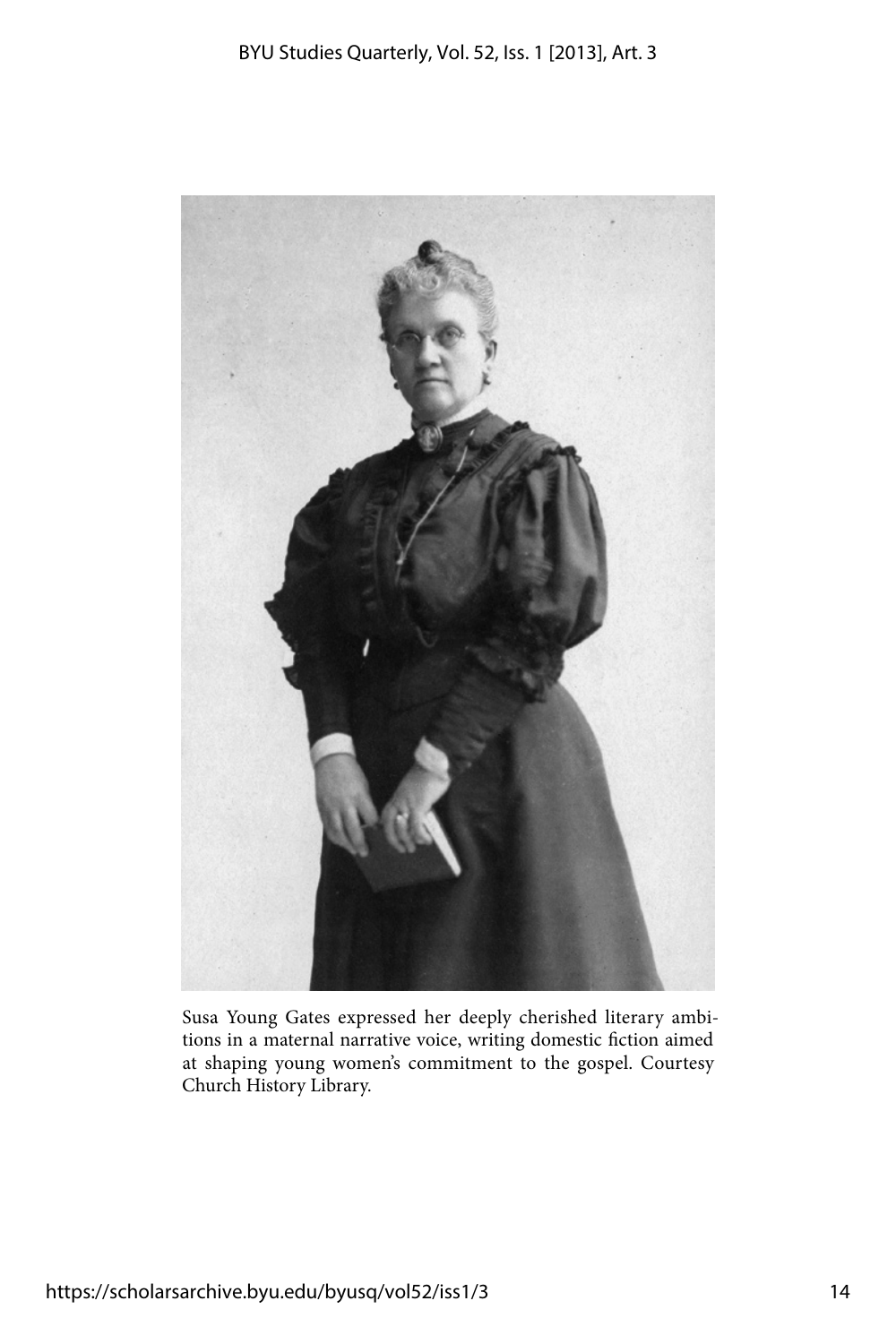ran through all twelve issues of volume 5 (1893–94) of the *Young Woman's Journal*, Margery Stuart, a young woman from Scotland who has come to Utah to live with her LDS brother and his wife following her mother's recent death, undergoes a series of trials that convert her from a proud, resistant non-Mormon into a converted "true Mormon woman."

Margery's spiritual progression is traced in terms of her feminine development, often in contrast or complement to the masculinity of her noble young lover, Donald. Early in the story, Margery betrays her deplorable spiritual (and feminine) state when she tricks Donald into declaring his love so that she can humiliate him. (She is offended that Donald refuses to marry outside the faith, in spite of being in love with her.) In this scene, Gates's narrator constructs gendered ideals of spirituality by describing Donald's calm reaction in terms of his masculinity: "The gentle words, the manly self-control, melted her as nothing else. . . . She could have bourne his wrath, his scorn. But this dignified, manly renouncing of her heart, forever and forever, could she bear it?"<sup>41</sup> If Donald's response is "manly" Margery, by implication, has been "unwomanly."

After Margery has been converted and Donald has returned from a mission, the association of gender and spirituality is made explicit as Margery ponders the changes in Donald: "What a manly man he had become! Margery secretly wondered if every man returned from a foreign mission so improved as Donald had done. . . . She hated men who were weak. . . . She liked manly men, as she herself was, with all her faults, a womanly woman" (572). As a mature, spiritually experienced Mormon, Donald is "manly." And now that she has humbled herself and embraced the truth, Margery can be called a "womanly woman." The narrator emphasizes this paradigm in the climactic love scene: "Margery loved him, and he was unspeakably happy. She loved him as he longed to be loved, with the depth and fire of a true woman. Not ashamed to show him the fullness of her loving soul" (574). Now that Margery has been converted to the gospel, her love can be that of a "true woman," whose soul is essentially "loving," just as we have already seen that Donald's "reserved nature" is equated with his manhood and spirituality.

In "Seven Times," the process of gaining a testimony and becoming a thoroughly committed Mormon is indistinguishable from the process of becoming a "true woman." Though Gates makes the story more dramatic by portraying Margery as a resistant non-Mormon, it is clear that her heroine is intended to be a proxy for the young women readers, modeling for them the process they must undergo to become true Mormon women themselves. The reward, of course, is marriage to a noble "manly man," himself a converted, committed Latter-day Saint—a choice, and a reward that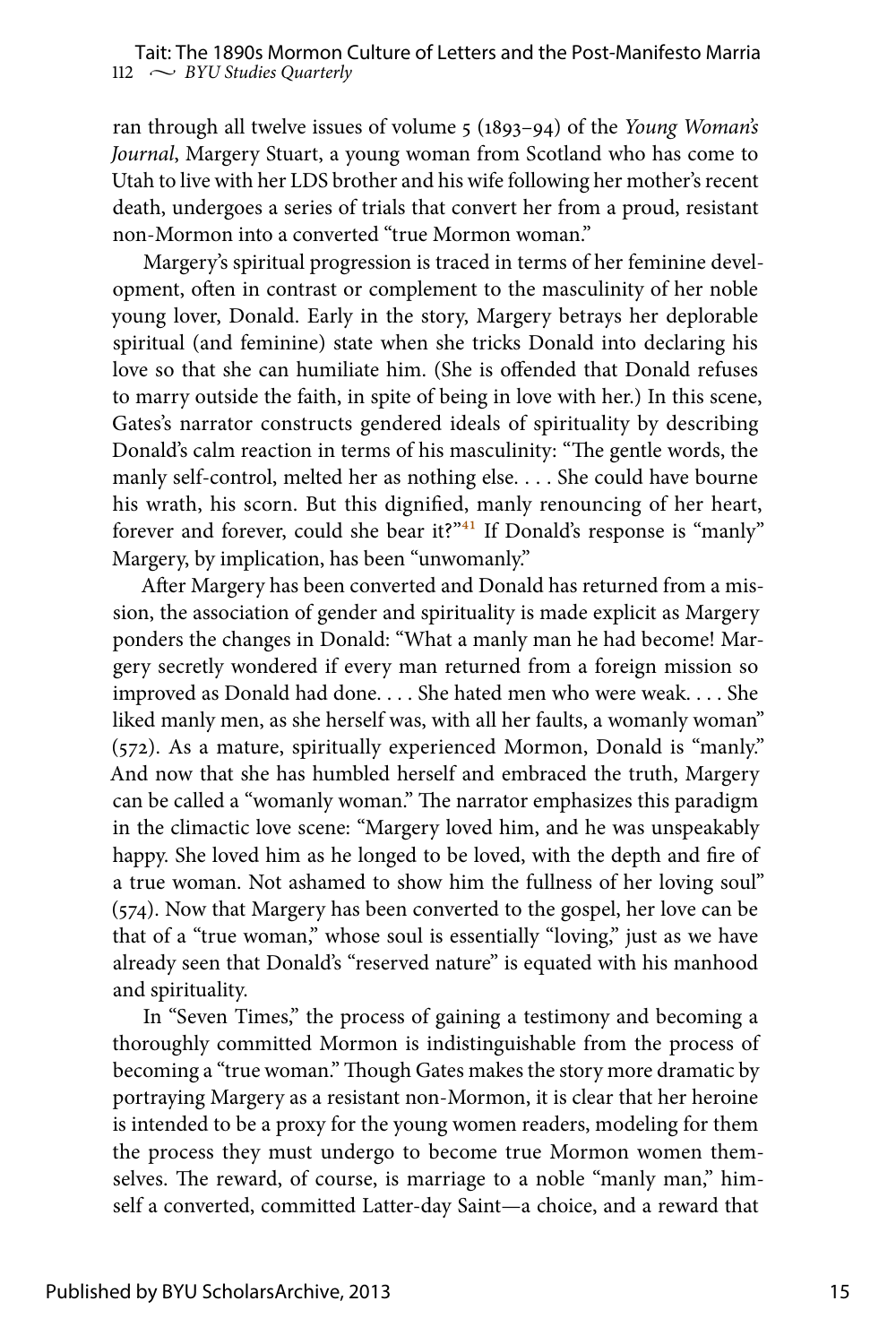were especially urgent in light of the crisis taking shape in post-Manifesto Mormondom.

#### **Narrative Structure and Cultural Work in Home Literature**

So far I have been taking Home Literature essentially at face value and seeking to explain it on its own terms. Gates and her colleagues would, I hope, recognize their concerns and approaches in this description and would agree that Home Literature attempted to perform important cultural work for the community. As we look at the themes and structures of these stories, however, we will see that cultural work operating on several levels, some more conscious than others.

Home Literature was, of course, a fundamentally didactic enterprise and, as such, exhibited many elements of that tradition. Cathy Davidson has described a central difficulty in didactic novels, which she describes as being divided against themselves, structured around "two distinct and even contradictory discourses, a didactic essay and a novel, shuffled together and bound as one book." In these texts, the didactic attempts to outweigh the dramatic, but the structure of the romance plot complicates those intentions: "The moralists have the . . . largest claim on the reader's time and attention, while the lovers have the story. Differently put, the text's primary residence is with one discourse while its primary concern is with the other."<sup>42</sup>

Home Literature stories, likewise, frequently find themselves in this same predicament, their primary loyalty being to the ideology they attempt to inculcate but their primary interest being in the romantic plot and the characters through which the story is enacted. These two competing discourses—the novelistic and the didactic—divide the story against itself by instituting competing demands on the narrative. Formally, the conventions of novels were well established, with the basic expectation being that a romance plot would develop along a trajectory leading to a satisfactory resolution in which the characters are rewarded, usually with a happy marriage. This discourse is about fantasy, wish fulfillment, and desire, fed and realized on an individual basis so that the reader's experience parallels but also goes beyond that of the characters to produce "new needs [and] different desires" that urge her beyond the status quo of her own life.<sup>43</sup>

It was precisely this formal aspect of fiction, according to some, that made it so potentially dangerous, as reflected in George Reynolds's denunciation of the unrealistic desires engendered by novel reading. Therefore, the formal conventions of fiction had to be counterbalanced with a didactic discourse that kept the true principles of reward and punishment clearly in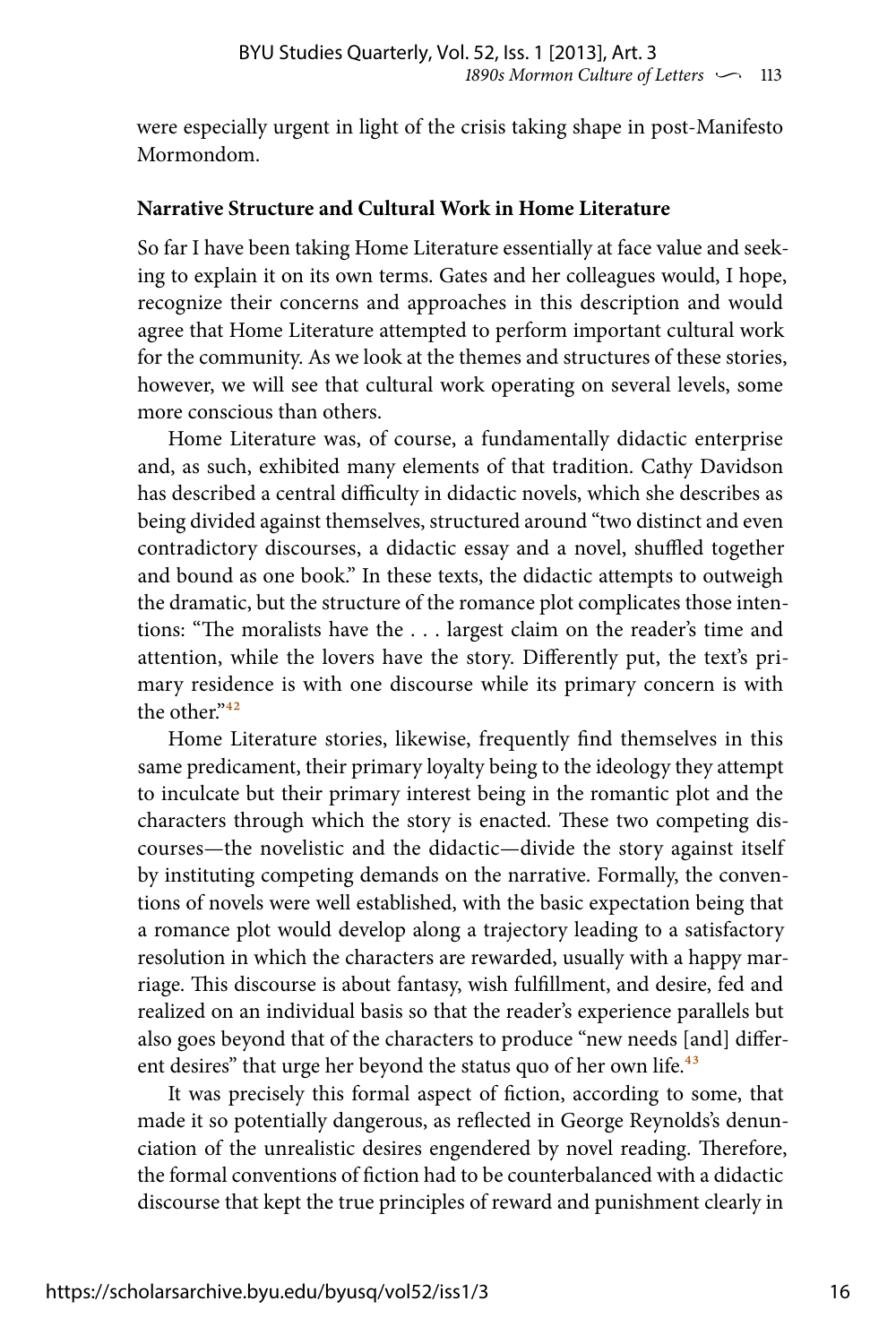sight. In "Judith's Decision," it is the mother's voice that functions authoritatively to contain the individualistic desires of the character (and, it is hoped, the reader). In many other stories, the subversive potential of fiction is neutralized through the use of a strong narrator, who steps in frequently to control the reading experience.<sup>44</sup>

In some stories, the generational dynamics, and therefore the cultural work, of this strong narrative voice are made explicit. "Aunt Alice's Story," a two-part serial by Katie Grover that appeared in the *Young Woman's Journal* in 1895, is framed as a conversation between an older woman and her niece. Aunt Alice relates the story of her girlhood friend Jean who married a non-Mormon man and paid for it with her life when it turned out that he was a bigamist who poisoned her to avoid being caught. At the end of the story, Thelma, the niece, confesses that she was on the verge of becoming engaged to a non-Mormon man, but the story has changed her mind. "I have learned a valuable lesson," she declares.<sup>45</sup> In another story, Aunt Ruth tells a similar tale to a group of young nieces, likewise convincing them to listen to their elders and make wise decisions about marriage.<sup>46</sup>

In Gates's stories, the narrator's control is often quite subtle, though no less definite. Returning to "Seven Times," in one scene Donald has proposed to Margery, unaware that she has been luring him into a trap because he had previously offended her. In this scene, the narrator makes her presence felt through her descriptions, using judgmental terms in the midst of otherwise straightforward narration to remind the reader of their common values. This is the description of Margery's response to Donald's proposal: "This was what she had waited for; this is what she had plotted for. With all the strength of her wicked purpose, assisted by the power of evil, to put from her the longing of love, which sought to pluck at her heart strings, she looked proudly and coldly up into the young man's face" (369). With terms such as "plotted," "wicked," "proudly and coldly," and "assisted by the power of evil," the narrator's purpose is to make sure the reader sees Margery's actions as the narrator does, not as retribution for Donald's selfrighteousness, which is Margery's (perhaps justified) perception.

At the same time, because of the uneasy blend of the literary and the didactic, these stories often express deep ambivalence and uncertainty about even the supposedly unquestionable verities they are ostensibly promoting. It is in these gaps—which do not always favor the didactic—that we can see the cultural work of Home Literature occurring on its deepest levels, particularly in regard to the changing meaning of marriage in post-Manifesto Mormondom.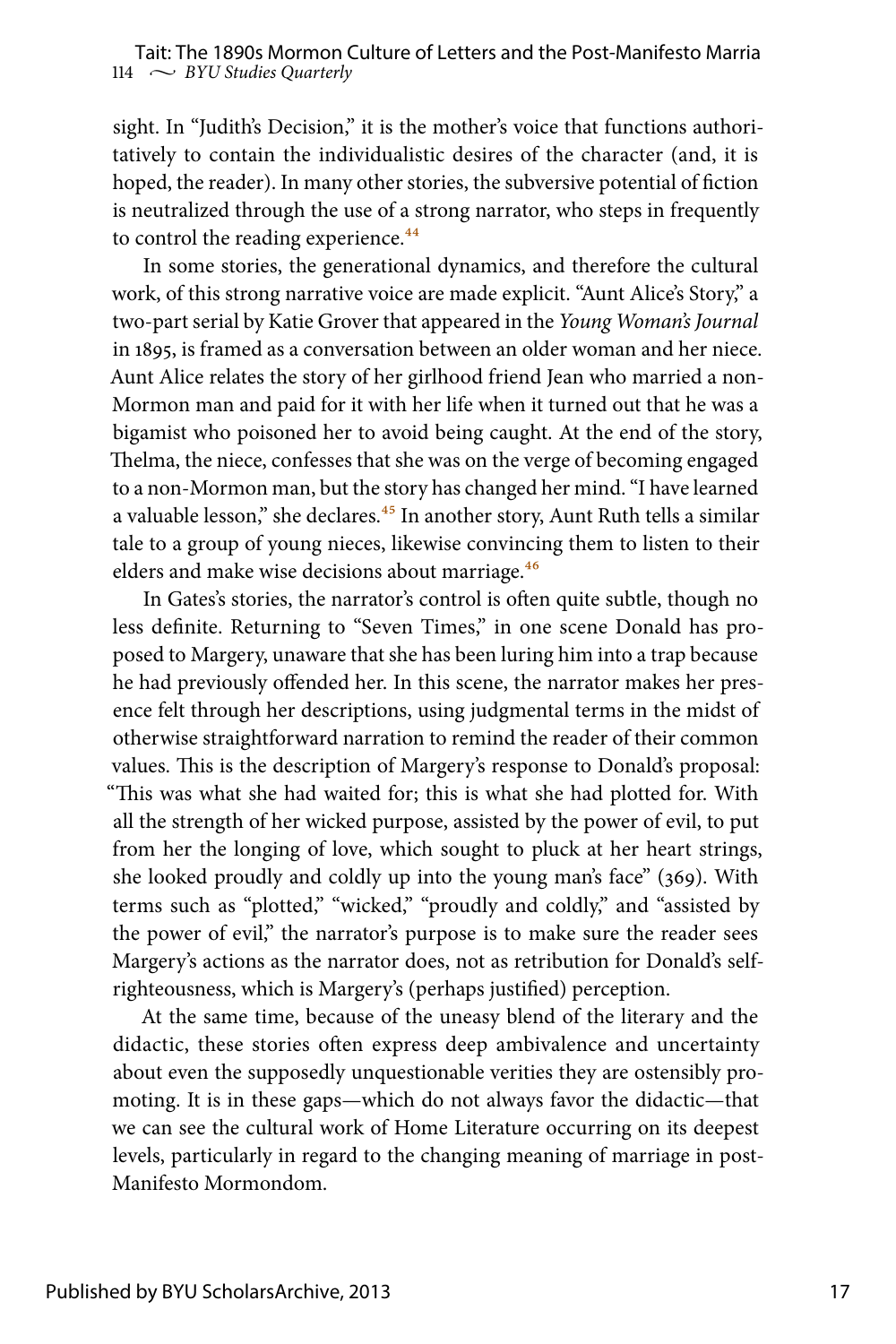### **"Suggestions" to the Girls: Marriage and Manifesto in Home Literature**

Plural marriage rarely appears overtly in Home Literature stories, but it is no exaggeration to say that it shadows and shapes almost all of them. Indeed, fiction became a crucial element in a web of communal rhetoric through which Latter-day Saints worked out the implications of the impending shift from plurality to monogamy.

Writing in March 1891, a few months after the announcement of the manifesto ending plural marriage, Susa Young Gates predicted a dire crisis for young Mormon women who could no longer become plural wives. The Manifesto has resulted in some "laughing comment," Gates began, "but only once or twice have I heard the matter spoken of in the grave and serious manner which it assuredly deserves." "Oh, exclaims one of my bright young readers, I thought this manifesto made the men feel bad. I didn't think I had anything to do with the matter!" Gates's rhetorical reply was scathing: "You didn't? Well, just wait ten years, and then see if this manifesto hasn't as much significance for you, sitting at home with your empty dreams, as it has for the young married man, who has had his choice from a surplus of girls as good and good-looking as you are, and who now has . . . the comforts of home, with one wife and a growing family of children." Gates concluded ominously, "Young girls will find that not all the advantage[s] of plural marriage belong to the married men."

The problem, as Gates saw it, was the gender imbalance that had once been used to justify the necessity for polygamy. "It is a well known fact that there is a preponderance of females over the male population," she asserted. Add to that fact "the number of miners, roughs, adventurers and dissolute men" and then "remember that as a people we have rarely among us a young man over the age of twenty-six unmarried," and the scope of the problem begins to come clear. Throughout the territory, Gates claimed, there were more young women than men—definitely more *righteous* young women than righteous young men—leading observers to wonder, "Where are all these nice and really beautiful young women going to find a husband and a home?"47

Researchers have found no actual "surplus" of women in early Utah, but it should be emphasized that the concerns expressed were based on perceptions of the numbers of *righteous* women versus righteous men, a number that would be nearly impossible to quantify.<sup>48</sup> Gates's response therefore gauges the depth of fear and uncertainty that accompanied the abandonment of polygamy. Most urgent was the question of what the end of polygamy would mean for the marriage prospects of the young people. Young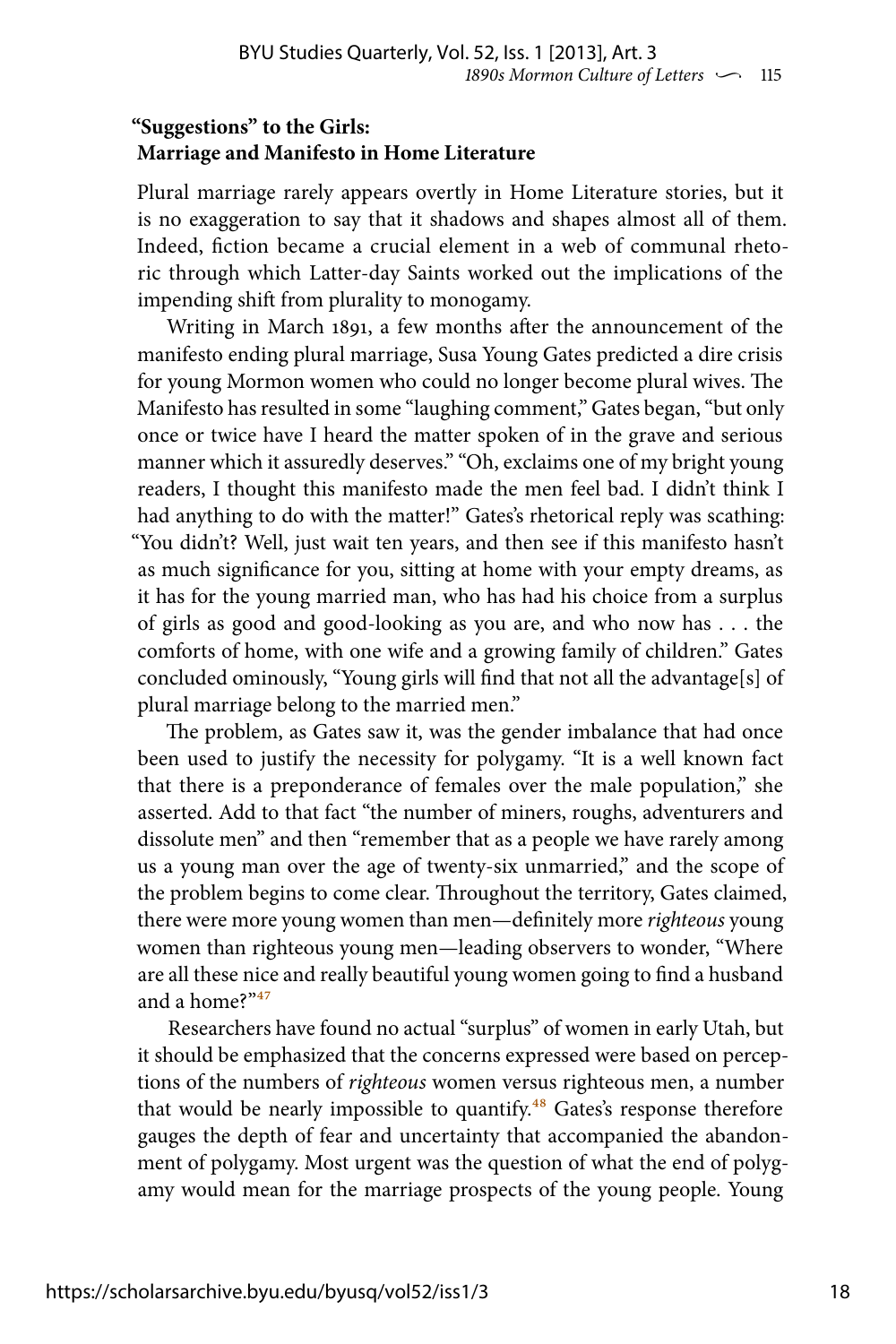women especially had to be fortified to make the right choices regarding marriage because, Gates and her colleagues feared, those choices were going to be severely curtailed or subject to corrupting influences.

The biggest threat was that, given the (perceived) demographic realities, young women would choose to marry outside the faith. "Be ye not unequally yoked together," pled countless articles, editorials, and sermons, and over and over again the fiction dramatized the perils of marrying an "outsider." Young women were constantly warned that they had to prepare themselves to make some tough choices. To this end, Gates reported the following conversation with her Sunday School class of teenage girls: "They . . . asked me which was better[:] to marry a man who, although born under the covenant and an heir to the priesthood, yet was not trying to live up to his privileges, perhaps smoked, drank and swore, and would not go to the Temple, and was not worthy so to do; was it better to marry such a man, or to marry a man not of our faith, yet who was upright, good and honorable."

Gates responded in her typically outspoken way: "If a person was to ask me which I would rather have, the small-pox or the diphtheria, I should be almost at a loss what to answer. 'May the Lord preserve me from either,' I should be most apt to reply." Instead, she insisted, "It would be far better for girls to die, or live single lives, than to wed either out of the Church or unworthily in the Church. Good gracious," Gates exclaimed, "it is no disgrace to be an old maid."<sup>49</sup>

This message—that remaining single was preferable to marrying unworthily—became one of the foundational principles of post-Manifesto discourse on marriage. In editorials and articles, it had to be stated forcefully, unequivocally, and repeatedly. In fiction, however, it was possible (and perhaps necessary, given the demands of novelistic conventions) to both deliver and mitigate the message. In her novel "Donald's Boy," a sequel to "Seven Times," Gates portrays the spiritual awakening of young Phyllis Jones, which leads her to break off her engagement to a wealthy, worldly non-Mormon man. He tries to dissuade her, promising that they will be married at once and go off in a "whirl of pleasure and excitement" to Europe. But Phyllis sees through this illusion. "But afterwards," she cries, "there would still be an afterwards. . . . There would be times when I should want to go back to my people, the Mormons, I mean, and you would not like that.  $\dots$  It would make me miserable.<sup>"50</sup>

When the fiancé refuses to relent and become a Mormon, Phyllis parts with him for good. Afterwards, she sits alone, overcome with grief, until her father comes home and worriedly asks what is wrong. "Oh papa!" she answers, throwing herself into his arms, "I'm going to be an old maid for the Gospel's sake."<sup>51</sup> While readers were surely meant to internalize this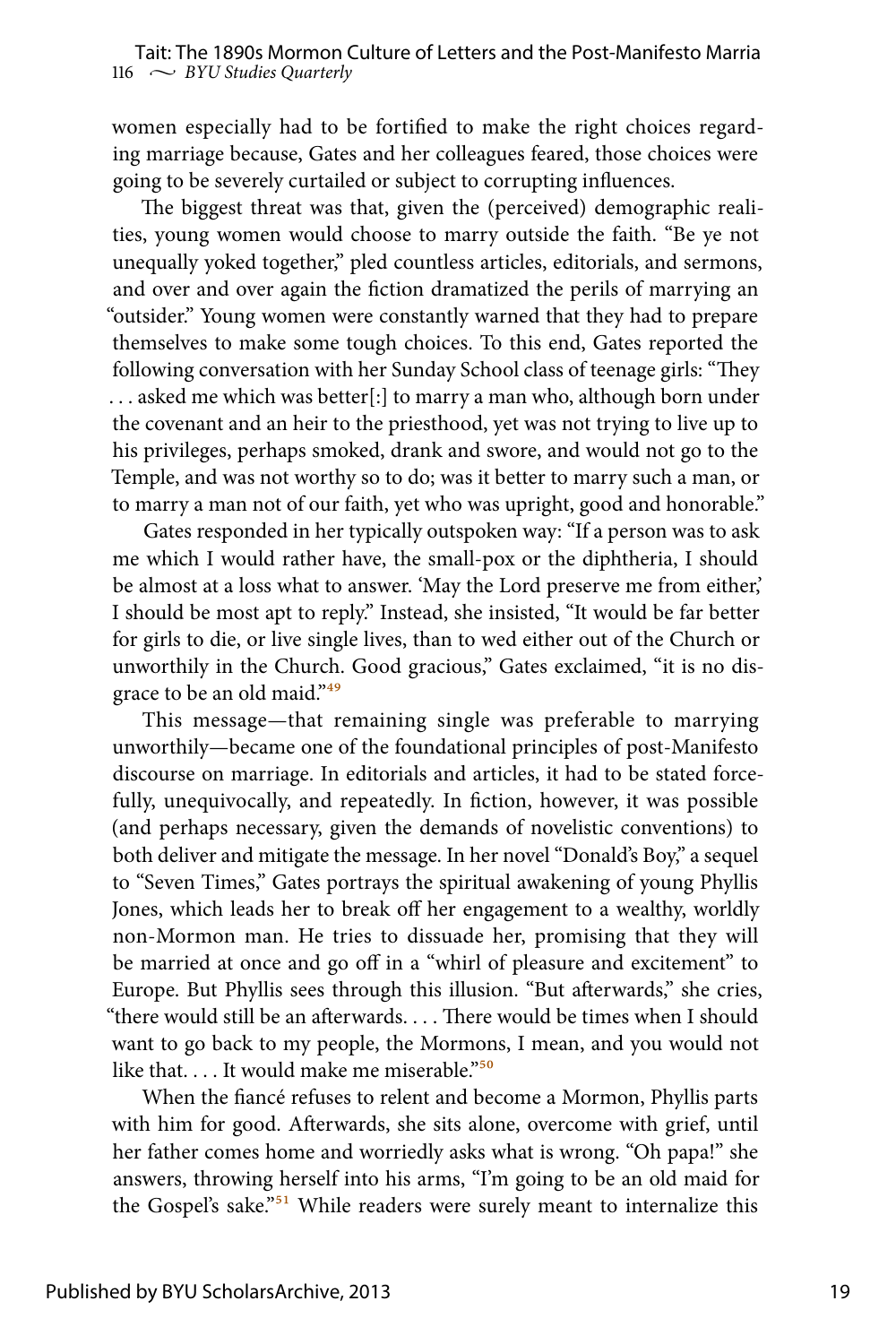same commitment to the gospel, even at the cost of their own spinsterhood, the story ends with Phyllis happily married to a virtuous young Mormon man. Like almost every other heroine in Home Literature stories, she is rewarded for her faithfulness with marriage to an honorable Mormon.

Beyond offering fictional assurances of earthly reward for young women's faithfulness, Gates also explored more nebulous possibilities, probing at whether there was not yet some possibility that plural marriage could provide a solution to the problem. Some of her editorials, for example, fortify girls for the possibility of "single blessedness" in this life by holding out the hope that being "an old maid for the gospel's sake" did not have to mean eternal loneliness. "Women who prefer to spend their lives singly, and who keep their covenants and remain pure and true, need not fear," Gates assured her readers. "God will provide a partner for them in eternity, where men or man-made laws will not interfere."<sup>52</sup> Gates here implied that women who remain single in this life will be able to become plural wives in the next.

From this possibility, in which plural marriage is entirely deferred to the next life, it was a small leap to an even more intriguing arrangement, dramatized in a subplot in "Seven Times," in which Gates attempts to retain plural marriage in the Mormon system without leaving all the arrangements until the hereafter. Early in the story, Margery Stuart's brother, Harvey, proposes to young Clara Jones (Donald's sister), asking her to become his plural wife. She rejects him and marries, on a whim, a foolish young man named Levi Miller. When Clara later comes down with diphtheria, Harvey goes to help the young couple and discovers that their marriage has been a "disappointment." Levi has not been able to make a living, and they have quarreled and been unhappy together. Clara, the narrator tells us, is "quite willing to die" (466).

Before she passes away, Clara rallies momentarily and begins motioning to the men as if trying to send a message: "She began to link her fingers together again and still again, and then would weave them back and forth as if weaving a chain of dandelions" (466). As she makes these motions, she looks "appealingly up at the Professor [Harvey] as if to beg him to speak." Levi is baffled. "She never seems to look at me," he complains to Harvey. "What is she doing, twisting her hands so, it seems as if it would drive me mad!" Finally, Harvey, who "felt that he knew what she was saying to him," bends his head slightly and looks "straight into the dazzling black eyes, deep into their very depths." Clara understands his meaning and closes her eyes "as if in silent happiness" (467). Shortly afterwards, she dies.

This scene might seem almost as incomprehensible to the reader as it does to poor Levi, but after Harvey buries her, he reflects on the meaning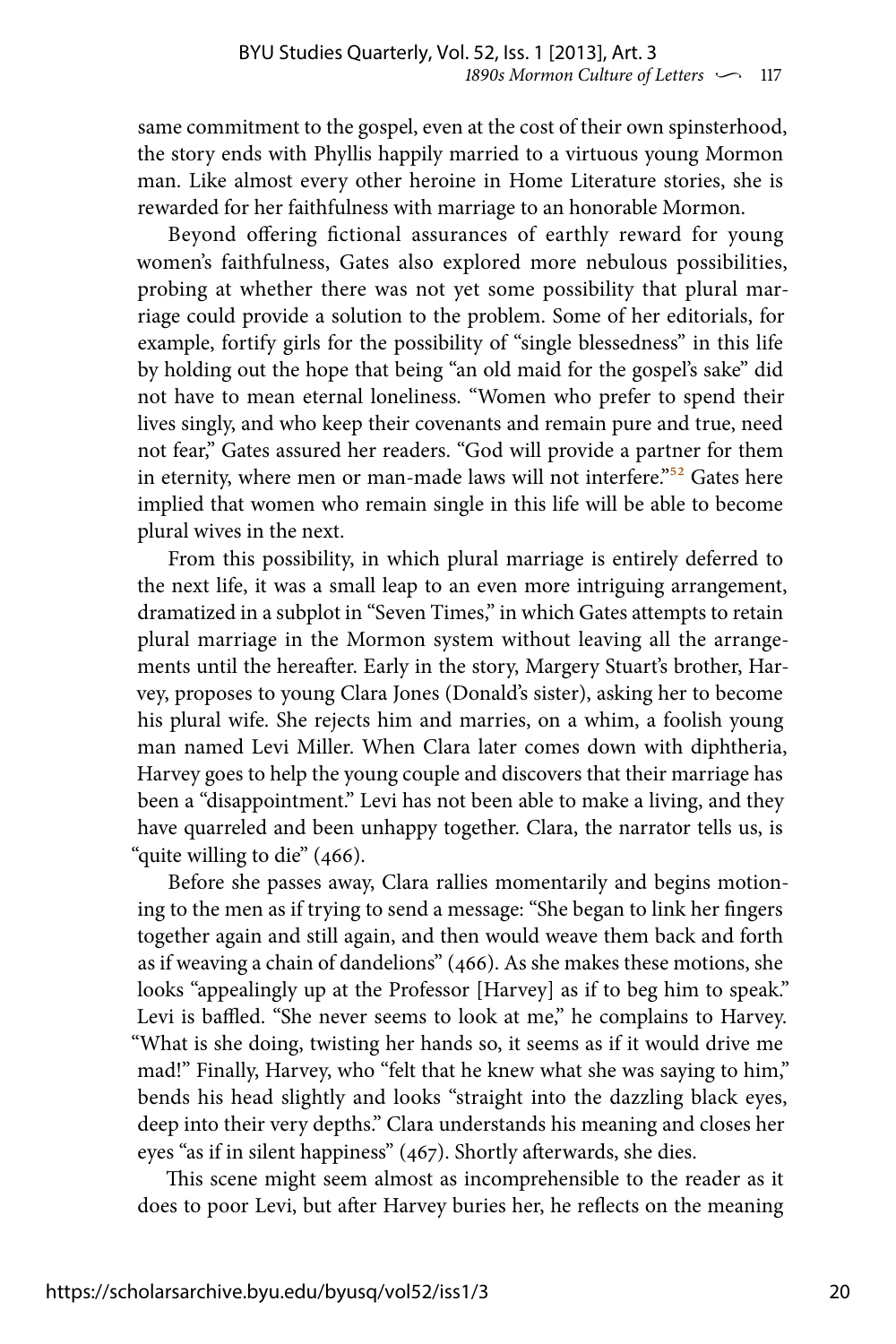of Clara's gesture. "He knew that some time in the great Beyond he should meet and have joy with the soul who had so repented her rash conduct," the narrator tells us. "She was his; he felt that she knew that it was so in the last awful struggle, and had symbolized the future for them both in her dying moments" (468). In other words, Harvey is to have Clara sealed to him as a plural wife for the eternities, even though he did not get to marry her in this life.

Improbable as this scenario might seem, to readers of the *Young Woman's Journal* it was not entirely unfamiliar. In this plot line, Gates dramatizes a creative idea posed by another article a few months earlier. Entitled "A Suggestion to the Girls" and signed by "Diener," this piece addresses itself to the fate of girls who remain single in this life rather than marry unworthily. "What will . . . become of the girls in eternity?" the writer asks. "My remedy," she continues, "would be, to have the union consummated after the death of one or the other person." She explains: "Supposing, for instance, a young woman, with no human prospect of a happy marriage here on earth, and no desire for any other union, becomes acquainted with a man already married, whom she can respect and love. National and Church laws forbid their union. But there is neither human nor divine prohibition of their being sealed for eternity after one or the other is dead."

In order to effect this arrangement, the young woman and the married man should "mutually agree in the presence of witnesses" or, even better, record their wishes in their personal papers to be found by their relatives after they die: "Then a union can be completed by vicarious work [in the temple], which God will sanction, and which will bring to the contracting parties, if they are and have been faithful, the blessings of 'eternal lives.'" Our writer acknowledges that men might be reluctant to propose such a scheme; therefore, women should be permitted to take the initiative, while men retain "the privilege of refusing." "If girls can adopt and console themselves with some such plan," the article concludes, "they will be able to more profitably spend their time than many do at present, in vainly seeking to capture the affections of some noble youth, or, failing in this, to accept the first creature in the form of a man who presents himself as a suitor."<sup>53</sup>

Implausible as this "suggestion" may sound, the Mormon practice of vicarious temple work for the dead did leave at least theoretical room for such an idea. Regardless of whether the Church would have permitted such a practice, the key issue here is that this "suggestion" was an attempt to retain polygamy in the thought system surrounding Mormon marriage without violating any of the institutional constraints on its practice.<sup>54</sup> As our author says, "National and Church laws forbid" plural marriage. But the gospel, which Mormons viewed as a higher law, provided a possible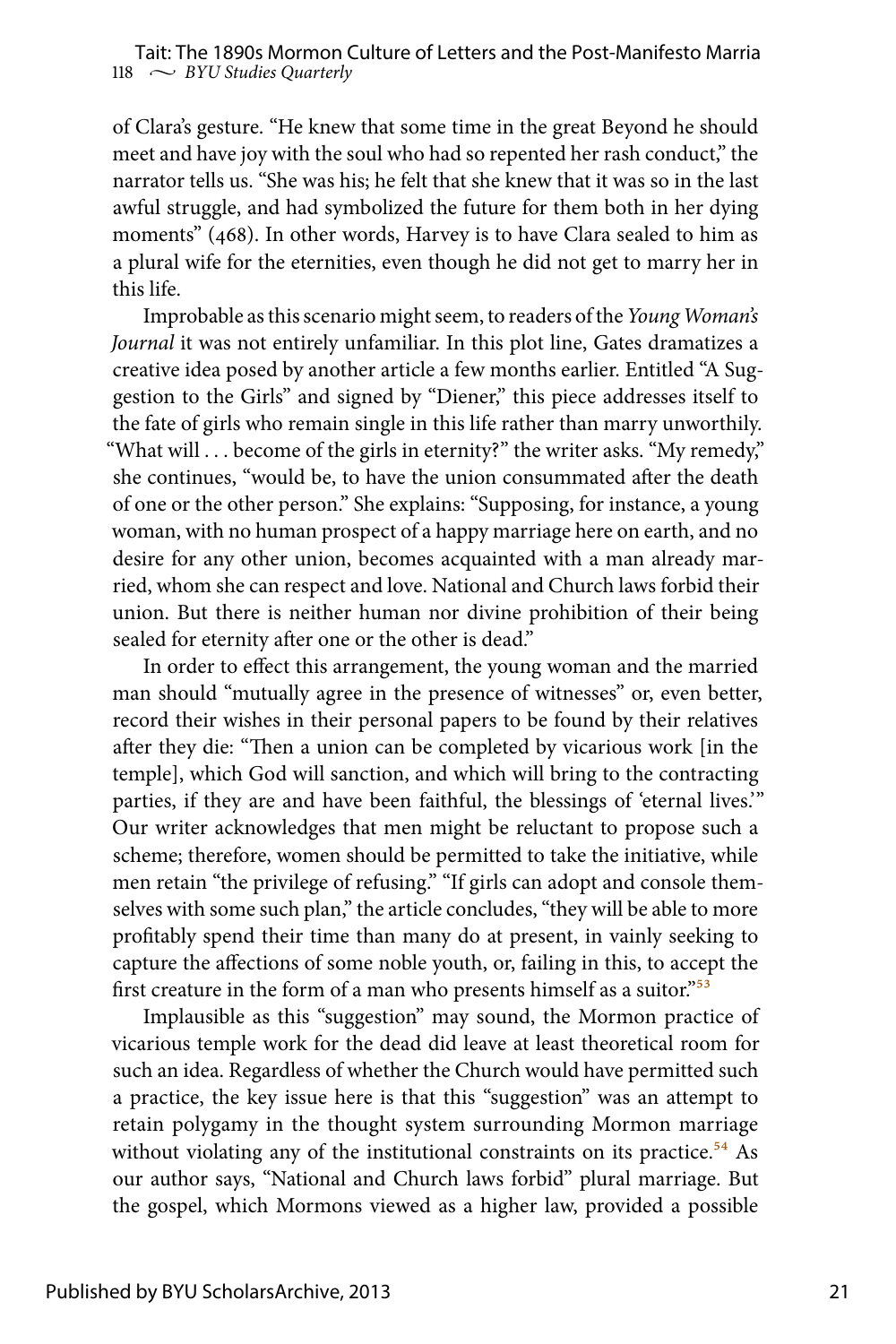solution. Rather than leave it all to be determined in the next life, this "suggestion," and Gates's dramatization of it, attempt to resolve the post-Manifesto demographic problem with concrete action in the here and now.

Gates's fictionalization of the "suggestion" in one of her most ambitious serialized novels gives it a certain level of prominence, but the idea does not seem to have gained much traction. Another idea advocated by Gates, however, proved to be much more influential. This was the idea of a "foreordained mate," or, as Gates put it in one editorial, "the God-given companion designed for you from before the beginning of this world."<sup>55</sup> The idea of a "soul mate" was not new, of course. For Mormons, however, it was rooted in their understanding of a premortal existence, a doctrine they believed to be unique to themselves. Gates did not originate the foreordained mate idea—it had been circulating in Mormondom for decades—but she played an important role in popularizing it.<sup>56</sup>

The most striking example of Gates's use of this idea is found in her novel "John Stevens' Courtship," which appeared serially in the *Contributor* in 1895 and 1896. In this story, Gates unmistakably replaces plural marriage with the foreordained mate idea. "John Stevens' Courtship" dramatizes the events surrounding the Utah War in 1857, when President Buchanan sent a large contingent of army forces to Utah to subdue a purported Mormon rebellion. As one of Brigham Young's trusted lieutenants, John Stevens is drawn into the conflict. His overriding fear is that the incoming soldiers will attempt to "ruin" the innocent Mormon girls of the community.

Before the foreordained mate idea is ever mentioned, Gates wrestles with the problem of polygamy. The story revolves around a love triangle for which plural marriage would provide an ideal solution. John Stevens loves Diantha Willis. Diantha's friend Ellen loves John. Diantha is not particularly interested in John at first, and he half-heartedly courts Ellen. Meanwhile, a wicked army officer has set his sights on both girls. At one point in the story, John discusses his worries with Brigham Young. Brother Brigham counsels him directly, "Brother Stevens, why don't you court one or both of those girls and marry them yourself?"<sup>57</sup>

John does not respond to Young's suggestion, and it is never mentioned again. The story makes it clear that John does consider marrying each of the girls, but not both of them. Considering that the suggestion of polygamy is voiced by Brigham Young himself, and considering that the story is set in a time when polygamy was practiced more freely than at any other time, its repudiation is unmistakable. Moreover, as if to add an exclamation point, Gates has Ellen murdered by a prostitute who used to be the mistress of the evil Captain Sherwood. In this story, there is not even theoretical space for polygamy.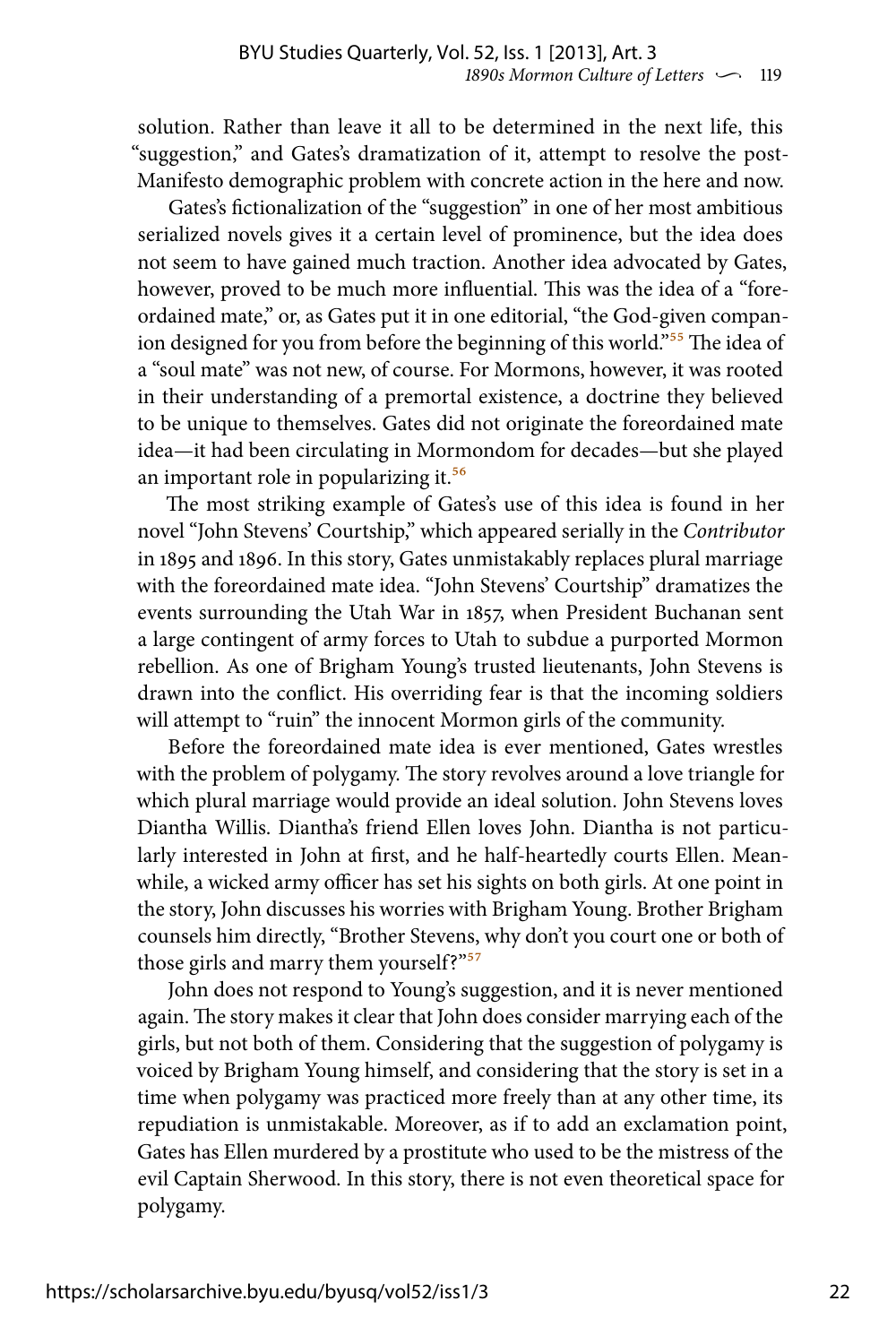Instead, Gates features the "foreordained mate" idea as the defining concept of Mormon marriage. Aunt Clara, the mentor figure in the story, preaches the idea to John this way: "There is a belongingness in love as in life. We are not married by chance. If that girl [Diantha] belongs to you, you will get her. If not, you don't want her" (718). Later, in the climactic love scene, John embraces Diantha, fervently declaring, "I think I must have loved you, sweetheart, when we sang together with the morning stars and shouted in unison with our companions when the foundations of the earth were laid" (726).

Instead of plural marriage, we have two predestined lovers finding each other in monogamic bliss. By setting her moral in the context of the original community, Gates's story enshrines the foreordained mate as the basis of Mormon beliefs about marriage. This move retains the idea of marriage as the monolithic doctrine of Mormonism but spins it to sidestep polygamy altogether. There is nothing about the way Aunt Clara explains the doctrine that would necessarily exclude the possibility of polygamy, but it establishes the foreordained mate as the *essence* of Mormon beliefs about marriage, effectively subordinating any other teachings about polygamy.

In 1890s Mormondom, then, a distinctive culture of letters organized itself to grapple with the dangers, the uncertainties, and the ambivalences that accompanied the profoundly "radical changes" taking place in the community. Drawing on well-established literary models and theories, Susa Young Gates and her colleagues energetically set about writing Home Literature stories that would complement other forms of discourse aimed at keeping the young people on the straight and narrow path, harnessing the potential of fiction to perform both overt and covert cultural work. Examined in light of this context, Home Literature was an important, if little-recognized, participant in the wrenching process of Mormonism in transition.

Lisa Olsen Tait (who can be reached via email at byustudies@byu.edu) received a PhD in American literature with a graduate certificate in women's studies from the University of Houston in 2010. She is currently an adjunct professor of Church history and doctrine at BYU and has published articles in *American Periodicals* and the *Journal of Mormon History*.

<sup>1.</sup> Editor's Department, *Young Woman's Journal* 1, no. 3 (December 1889): 96. ^

<sup>2. &</sup>quot;Judith's Decision," *Young Woman's Journal* 4, no. 3 (December 1892): 111–22. The story is unsigned, but it was almost certainly written by Susa Young Gates. Throughout this article, initial references to fictional texts will be cited in the notes and all subsequent references will be cited parenthetically in the text. ^

<sup>3.</sup> Richard H. Cracroft and Neal E. Lambert, *A Believing People: Literature of the Latter-day Saints* (1974; repr., Salt Lake City: Bookcraft, 1979), 257. ^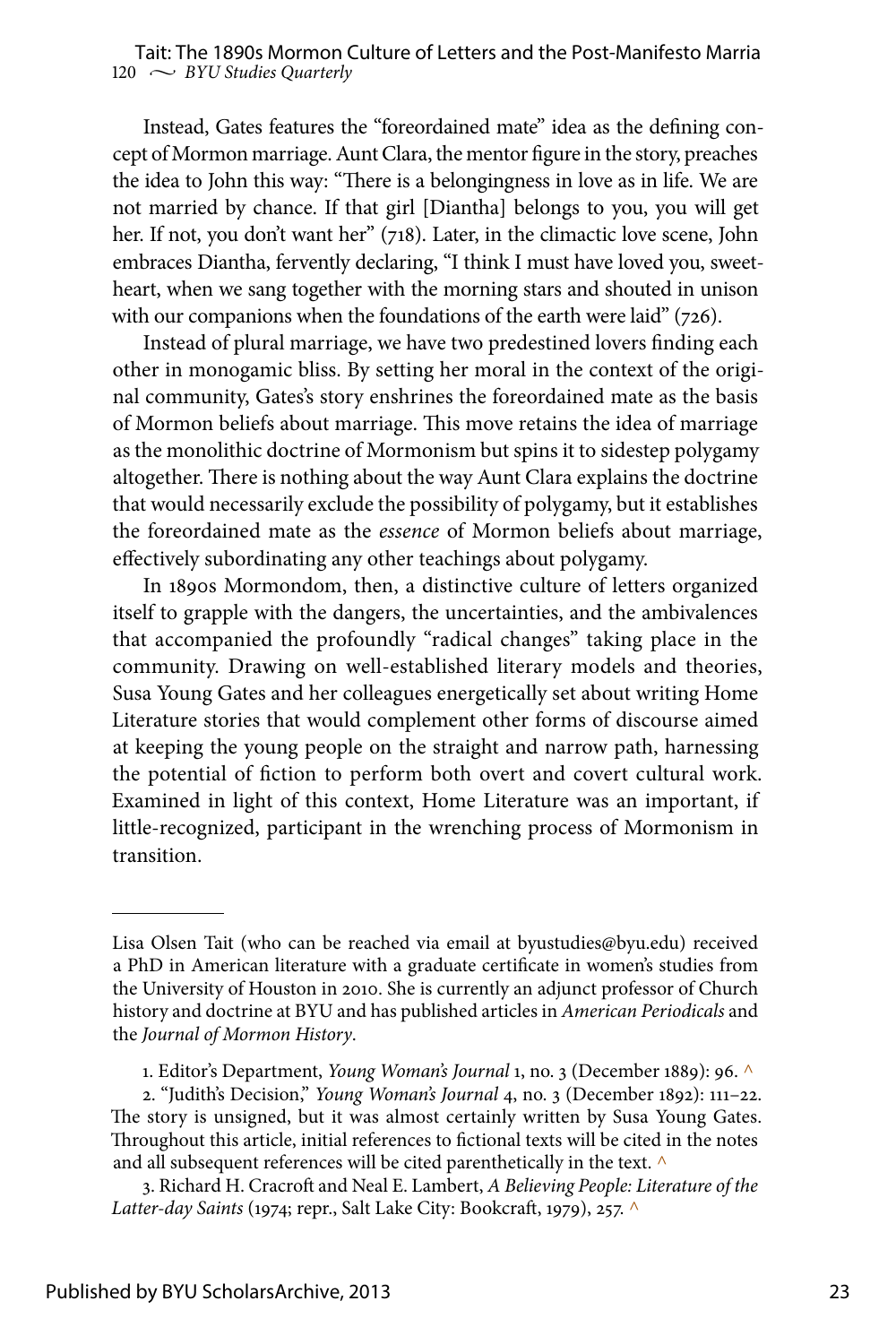4. See, for example, Eugene England, "The Dawning of a Brighter Day: Mormon Literature after 150 Years," *BYU Studies* 22, no. 2 (1982): 131–60, and Edward A. Geary, "The Poetics of Provincialism: Mormon Regional Fiction," *Dialogue* 11, no. 2 (1978): 15–24. Terryl Givens's more recent survey essentially duplicates the earlier assessments. Terryl Givens, *People of Paradox: A History of Mormon Culture* (New York: Oxford, 2007), 172-78. ^

5. Jane Tompkins, *Sensational Designs: The Cultural Work of American Fiction, 1790–1860* (New York: Oxford University Press, 1985), 200. ^

6. Tompkins, *Sensational Designs*, xvi. ^

7. Though it was not the standard practice in contemporary sources, I have chosen to capitalize Home Literature for emphasis in this discussion. ^

8. Richard H. Brodhead, *Cultures of Letters: Scenes of Reading and Writing in Nineteenth-Century America* (Chicago: University of Chicago Press, 1993), 5–6. ^

9. See Lawrence Levine, *Highbrow/Lowbrow: The Emergence of Cultural Hierarchy in America* (Cambridge: Harvard University Press, 1988), for an influential discussion of this process. ^

10. Nancy Glazener, *Reading for Realism: The History of a U.S. Literary Institution, 1850–1910* (Durham: Duke University Press, 1997), 246. ^

11. Brodhead, *Cultures of Letters*, 8. ^

12. Official Declaration—1, The Doctrine and Covenants of The Church of Jesus Christ of Latter-day Saints (Salt Lake City, 1981), 292. ^

13. Editor's Department, *Young Woman's Journal* 2, no. 9 (June 1891): 425. ^

14. Ann M. Cannon, "YLMIA Officers' Meeting," *Young Woman's Journal* 4, no. 2 (November 1892): 93. ^

15. L. S. Cartwright, "YLMIA Conference," *Young Woman's Journal* 4, no. 3 (December 1892): 141. ^

16. S[ophy] Valentine, "In Days of Yore," *Young Woman's Journal* 5, no. 8 (May 1894): 377. Valentine's first name is sometimes spelled "Sophie." She also signed "S. Valentine" or "S. V." sometimes, but "Sophy" was by far the most common.  $\wedge$ 

17. Dean L. May, "A Demographic Portrait of the Mormons, 1830–1980," in *The New Mormon History: Revisionist Essays on the Past*, ed. D. Michael Quinn (Salt Lake City: Signature Books, 1992), 128. ^

18. Davis Bitton, "Zion's Rowdies: Growing Up on the Mormon Frontier," in Davis Bitton, *The Ritualization of Mormon History and Other Essays* (Urbana and Chicago: University of Illinois Press, 1994), 56, 66, quotation on 66, n. 4. ^

19. Whitney was not the first to use this term. As I will discuss below, it was a natural extension of the ethic of "home industries" that had long prevailed in the community. Whitney's sermon has often been cited as a watershed moment in the movement; I would emphasize that he articulated ideas that were already in circulation. I have not found any references to Whitney's sermon in contemporary discussions of Home Literature, citing it as particularly noteworthy or influential.  $\wedge$ 

20. Orson F. Whitney, "Home Literature," *Contributor* 9, no. 8 (June 1888): 300. ^

21. Horatio [B. H. Roberts], "Legitimate Fiction," *Contributor* 10, no. 4 (February 1889): 135. ^

22. Horatio, "Legitimate Fiction," 136. ^

23. George Reynolds, "Influence of Outside Literature," *Contributor* 2, no. 12 (September 1881): 358–59. ^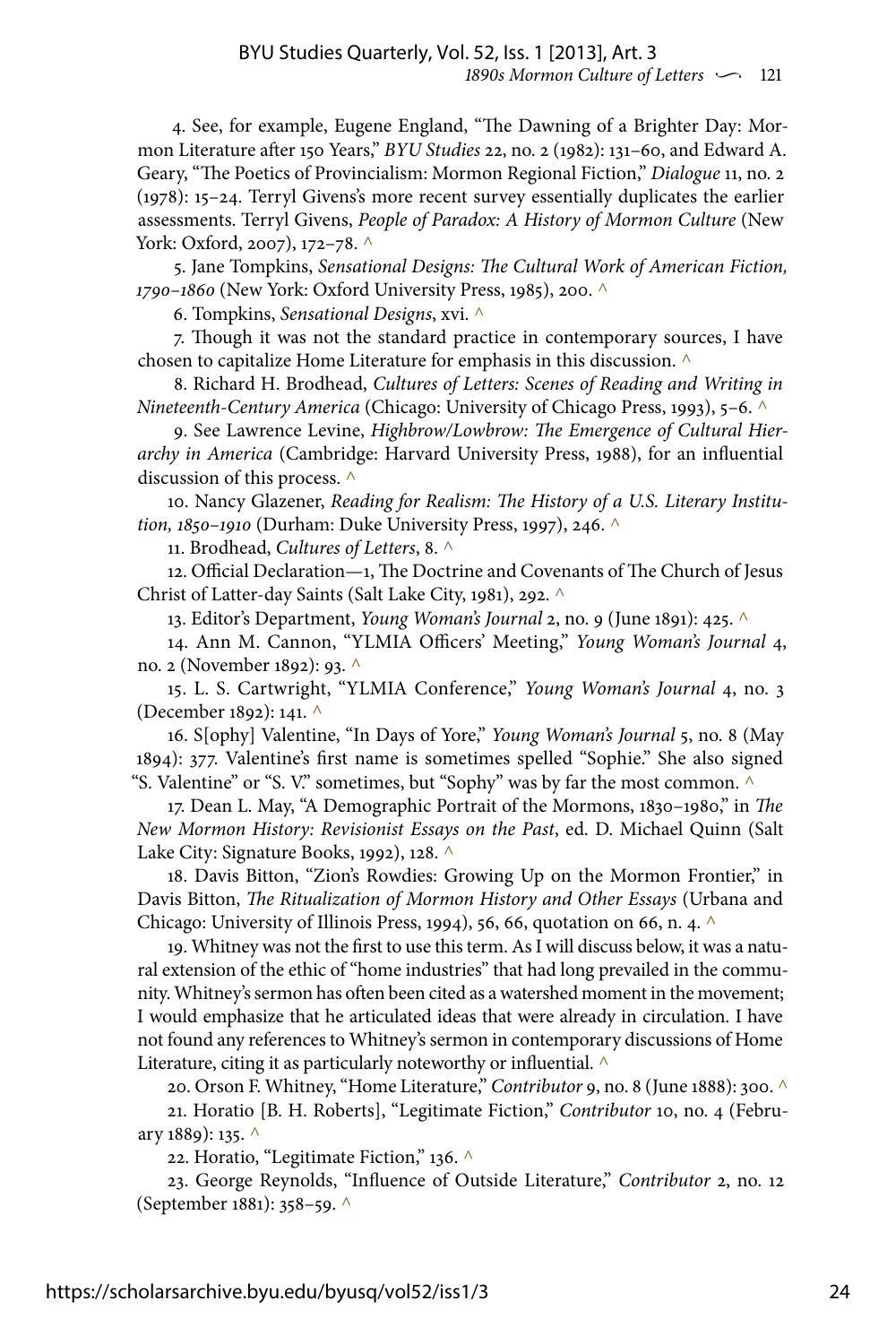#### $122 \sim$  *BYU Studies Quarterly* Tait: The 1890s Mormon Culture of Letters and the Post-Manifesto Marria

24. "That most readers of novels . . . were thought to be women and youth made particularly ominous the implications of a novel reading based on self-gratification as opposed to social feelings," Nina Baym observes in her study of antebellum book reviews. Nina Baym, *Novels, Readers, and Reviewers: Responses to Fiction in Antebellum America* (Ithaca, N.Y.: Cornell University Press, 1984), 39. ^

25. George Clarke, "The Novel-Reading Habit," *Arena* 19, no. 102 (May 1898): 670–79, quotation on 670. Reprinted in *The American 1890s: A Cultural Reader*, ed. Susan Harris Smith and Melanie Dawson (Durham, N.C.: Duke University Press,  $2000$ ,  $43-51$ . ^

26. Geary, "Poetics of Provincialism," 15. ^

27. Quoted in Jill C. Mulvay [Derr], "Eliza R. Snow and the Woman Question," *BYU Studies* 16, no. 2 (1976): 256. ^

28. Gates's identity as Homespun seems to have been widely known in the community. Her papers contain several letters addressed to her personally in which stories by Homespun are discussed, and in the announcement of the new journal published by Emmeline Wells in the *Woman's Exponent* 18, no. 7 (September 1, 1889): 55, "Homespun" is parenthetically identified as "Sister Susa Young Gates." ^

29. In my view, it is striking that the few previous treatments of Home Literature have given it a largely patriarchal origin, tracing its development through Whitney's sermon to B. H. Roberts's early attempts at fiction and culminating in the work of Nephi Anderson. While I do not wish to ignore these men's contributions to the field (neither the original authors nor the later critics), even a cursory glance at the early Home Literature will show that women writers far outnumbered men, especially in the early years. Moreover, the patterns I am describing in the fiction in the *Young Woman's Journal* were prevalent across the board in all Home Literature stories published in LDS youth periodicals. All this having been said, there is certainly room for further investigation of gendered patterns in both authorship and thematics of Mormon Home Literature and youth magazines of the 1890s. ^

30. Matthew Durrant and Neal E. Lambert, "From Foe to Friend: The Mormon Embrace of Fiction," *Utah Historical Quarterly* 50, no. 4 (Fall 1982): 331. ^

31. I am currently working on a book that will consider these authors individually and collectively. There were differences in subject and technique between them, but overall their similarities are unmistakable. In this article, I am treating Gates as representative of Mormon women writers generally; at the same time, I would argue that her output, her position as a prominent editor and leader, and her recognition within the community as a literary figure did afford her a special status among Mormon readers and writers. ^

32. See Mary Kelley, *Private Woman, Public Stage: Literary Domesticity in Nineteenth-Century America* (Chapel Hill: University of North Carolina Press, 2002). Indeed, the term "Home Literature" closely echoes that of "domestic novel," which has been commonly applied to the work of these women.  $\wedge$ 

33. Anne E. Boyd, *Writing for Immortality: Women and the Emergence of High Literary Culture in America* (Baltimore: The Johns Hopkins University Press,  $2004$ ), 3. ^

34. Susa Young Gates to Zina D. H. Young, May 5, 1888, Susa Amelia Young Gates papers, MS 7692, Church History Library, The Church of Jesus Christ of Latter-day Saints, Salt Lake City. ^

35. Brodhead, *Cultures of Letters*, 74. In my view, this is an understudied aspect of domestic and didactic fiction generally. ^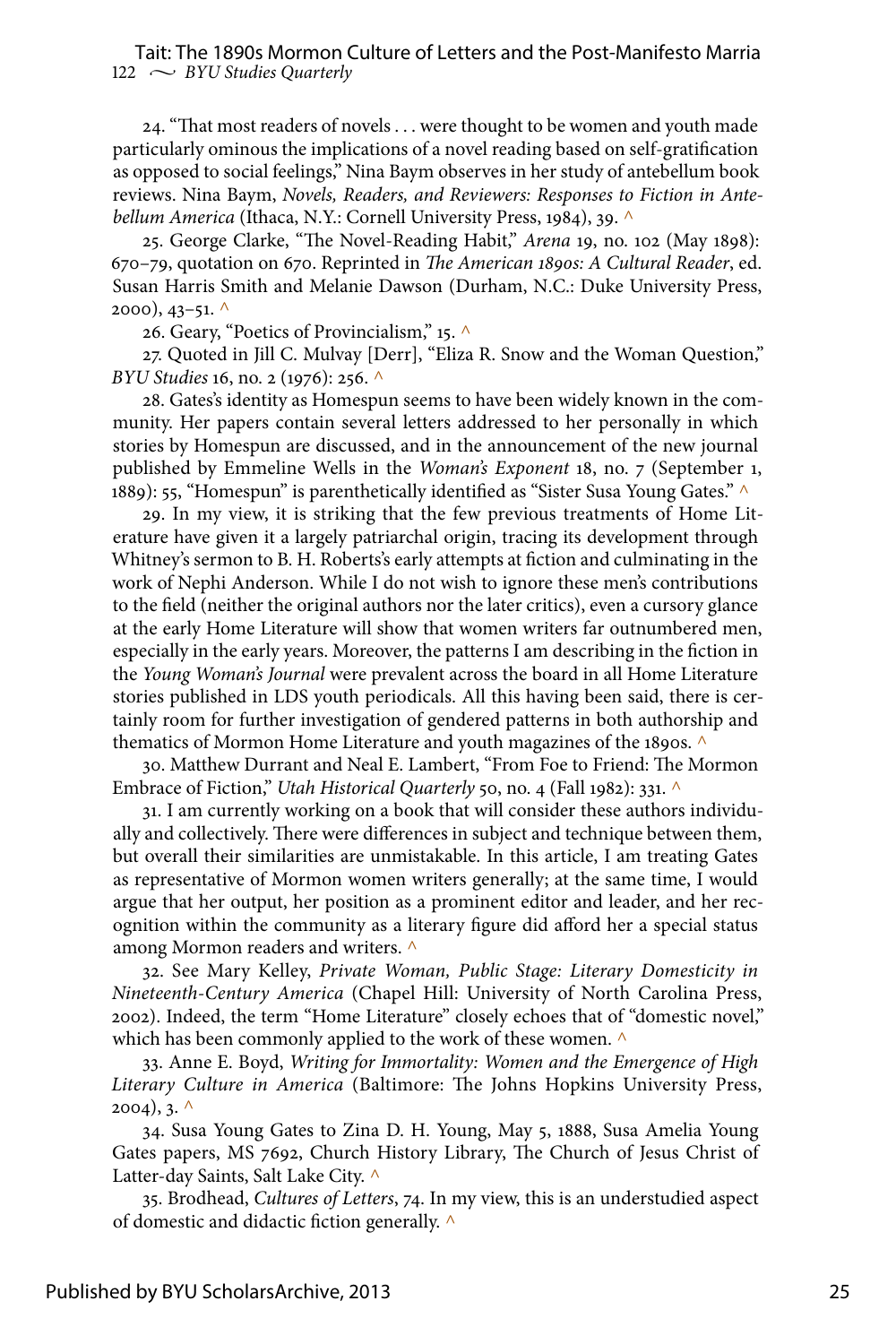36. Jane Hunter, *How Young Ladies Became Girls: The Victorian Origins of American Girlhood* (New Haven: Yale University Press, 2002), insightfully examines this "cultural revolution." For the intergenerational pattern of gender construction, see Nancy Theriot, *Mothers and Daughters in Nineteenth-Century America: The Biosocial Construction of Femininity* (Lexington: University Press of Kentucky, 1996). ^

37. For an introduction to the sensation genre, see Lyn Pykett, "Sensation and the Fantastic in the Victorian Novel," in *The Cambridge Companion to the Victorian Novel*, ed. Dierdre David (Cambridge: Cambridge University Press, 2001), 192–211. ^

38. Karen Halttunnen, *Confidence Men and Painted Women: A Study of Middle-Class Culture in America, 1830–1870* (New Haven: Yale University Press, 1982). ^

39. Nina Baym, *Woman's Fiction: A Guide to Novels by and about Women in America, 1820–1870*, 2d ed. (Urbana: University of Illinois Press, 1993), 22. While much has subsequently been written about sentimentality, domestic fiction, and women writers, Baym's genre analysis has not been superseded.  $\wedge$ 

40. The term "true woman" was ubiquitous in nineteenth-century discourse. It was adopted by Barbara Welter in her influential study of "The Cult of True Womanhood," *American Quarterly* 18, no. 2 (Summer 1966): 151–74. Recent scholarship has worked to greatly problematize this and similar terms used in analyzing nineteenthcentury women's experience ("separate spheres," "domesticity"), and I use it here with full awareness of its complexity. With Patricia Okker, I believe these terms are worth using because they appear in contemporary sources, but they should be considered as "rhetorics" that expressed idealized and largely unexamined assumptions about gender, not as a monolithic ideology or a straightforward reflection of "reality." See Patricia Okker, *Our Sister Editors: Sarah J. Hale and the Tradition of Nineteenth-Century American Women Editors* (Athens and London: University of Georgia Press, 1995), 14. ^

41. Homespun [Susa Young Gates], "Seven Times," *Young Woman's Journal* 5, no. 8 (May 1894), 370. The novel runs through the entire volume, which is continuously paginated.  $\wedge$ 

42. Cathy N. Davidson, *Revolution and the Word: The Rise of the Novel in America* (New York: Oxford University Press, 1986), 99–100. ^

43. Davidson, *Revolution and the Word*, 44. ^

44. Susan K. Harris notes that the "engaging" narrators in these texts guide readers through the hermeneutic process and severely limit the possible interpretations of the narrative by constructing what she calls the narrator-narratee contract, in which the narrator engages narratees "in a dialogue intended to teach them how—and how not—to live." Susan K. Harris, *19th-Century American Women's Novels: Interpretive Strategies* (New York: Cambridge University Press, 1990), 40. ^

45. Katie Grover, "Aunt Alice's Story," *Young Woman's Journal* 6, no. 8 (May 1895): 360. ^

46. Sophy Valentine, "Aunt Ruth's Story," *Young Woman's Journal* 4, no. 1 through no. 3 (October–December 1892): 2–15, 55–60, 107–111. The concluding installment ran in the same issue with "Judith's Decision."  $^\wedge$ 

47. Editor's Department, *Young Woman's Journal* 2, no. 6 (March 1891): 283–85. ^

48. On demographics, see Davis Bitton, "Polygamy Defended," in Bitton, *The Ritualization of Mormon History*, 35–36. ^

49. Editor's Department, *Young Woman's Journal* 5, no. 5 (February 1894):  $244 - 45.$  ^

50. Homespun [Susa Young Gates], "Donald's Boy," *Young Woman's Journal* 6, no. 11 (August 1895): 498. ^